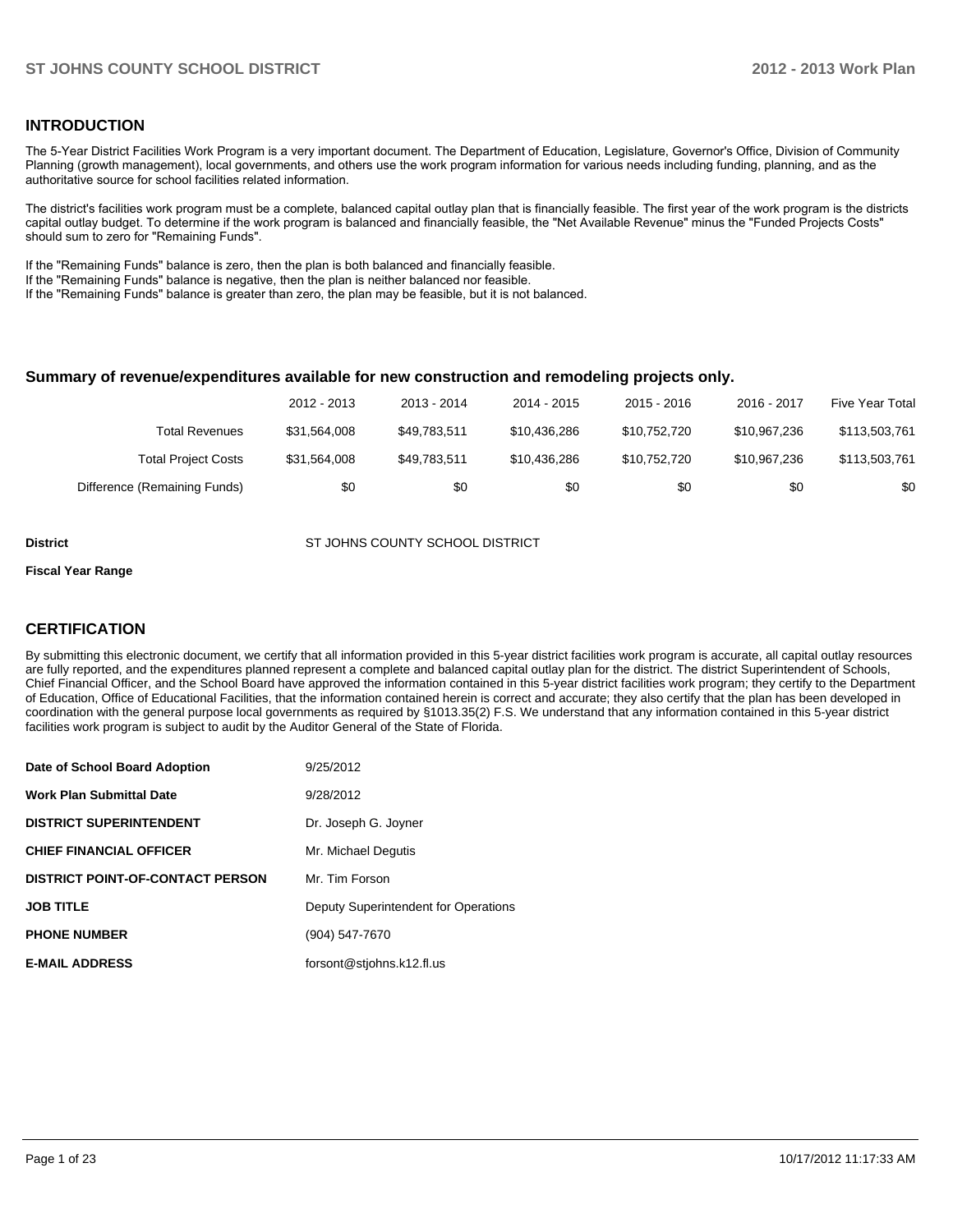# **Expenditures**

#### **Expenditure for Maintenance, Repair and Renovation from 1.50-Mills and PECO**

Annually, prior to the adoption of the district school budget, each school board must prepare a tentative district facilities work program that includes a schedule of major repair and renovation projects necessary to maintain the educational and ancillary facilities of the district.

|                | Item                                                                                                                                                                                                                                                                                                                                                                                                                                                                                                                                                                                                                                                                                                                                                                                                                                                                                                                                                                                                                                                                 | $2012 - 2013$<br><b>Actual Budget</b> | 2013 - 2014<br>Projected | 2014 - 2015<br>Projected | 2015 - 2016<br>Projected | 2016 - 2017<br>Projected | Total       |
|----------------|----------------------------------------------------------------------------------------------------------------------------------------------------------------------------------------------------------------------------------------------------------------------------------------------------------------------------------------------------------------------------------------------------------------------------------------------------------------------------------------------------------------------------------------------------------------------------------------------------------------------------------------------------------------------------------------------------------------------------------------------------------------------------------------------------------------------------------------------------------------------------------------------------------------------------------------------------------------------------------------------------------------------------------------------------------------------|---------------------------------------|--------------------------|--------------------------|--------------------------|--------------------------|-------------|
| <b>HVAC</b>    |                                                                                                                                                                                                                                                                                                                                                                                                                                                                                                                                                                                                                                                                                                                                                                                                                                                                                                                                                                                                                                                                      | \$0                                   | \$460.000                | \$415,000                | \$300,000                | \$355,000                | \$1,530,000 |
| Locations:     | ADMINISTRATIVE COMPLEX, ALICE B LANDRUM MIDDLE, ALLEN D NEASE SENIOR HIGH, BARTRAM TRAIL SENIOR HIGH, Creekside<br>High School, CROOKSHANK ELEMENTARY, CUNNINGHAM CREEK ELEMENTARY, DURBIN CREEK ELEMENTARY, FIRST COAST<br>TECHNICAL INSTITUTE, FRUIT COVE MIDDLE, Fullerwood Center, GAMBLE ROGERS MIDDLE, HICKORY CREEK ELEMENTARY,<br>JULINGTON CREEK ELEMENTARY, KETTERLINUS ELEMENTARY, Liberty Plnes Academy,<br>MAINTENANCE/PURCHASING/WAREHOUSE, MARJORIE KINNAN RAWLINGS ELEMENTARY, MILL CREEK ELEMENTARY, MURRAY<br>MIDDLE, OCEAN PALMS ELEMENTARY, OSCEOLA ELEMENTARY, OTIS A MASON ELEMENTARY, Pacetti Bay Middle School, PEDRO<br>MENENDEZ SENIOR HIGH, Ponte Vedra High School, PONTE VEDRA-PALM VALLEY ELEMENTARY, R B HUNT ELEMENTARY, SAINT<br>AUGUSTINE SENIOR HIGH, SEBASTIAN MIDDLE, SOUTH WOODS ELEMENTARY, SWITZERLAND POINT MIDDLE, TIMBERLIN CREEK<br>ELEMENTARY, W DOUGLAS HARTLEY ELEMENTARY, Wards Creek Elementary, WEBSTER ELEMENTARY, YATES ADMINISTRATIVE<br>ANNEX                                                                  | \$0                                   | \$430,000                |                          |                          |                          |             |
| Flooring       |                                                                                                                                                                                                                                                                                                                                                                                                                                                                                                                                                                                                                                                                                                                                                                                                                                                                                                                                                                                                                                                                      |                                       |                          | \$675,000                | \$500,000                | \$485,000                | \$2.090.000 |
| Locations:     | ADMINISTRATIVE COMPLEX, ALICE B LANDRUM MIDDLE, ALLEN D NEASE SENIOR HIGH, BARTRAM TRAIL SENIOR HIGH, BUS<br>SERVICE GARAGE & WAREHOUSE, Creekside High School, CROOKSHANK ELEMENTARY, CUNNINGHAM CREEK ELEMENTARY,<br>DURBIN CREEK ELEMENTARY. EVELYN HAMBLEN EDUCATION CENTER. FIRST COAST TECHNICAL INSTITUTE. FRUIT COVE<br>MIDDLE, Fullerwood Center, GAMBLE ROGERS MIDDLE, HICKORY CREEK ELEMENTARY, JULINGTON CREEK ELEMENTARY,<br>KETTERLINUS ELEMENTARY, Liberty Plnes Academy, MAINTENANCE/PURCHASING/WAREHOUSE, MARJORIE KINNAN RAWLINGS<br>ELEMENTARY, MILL CREEK ELEMENTARY, MURRAY MIDDLE, OCEAN PALMS ELEMENTARY, OSCEOLA ELEMENTARY, OTIS A<br>MASON ELEMENTARY, Pacetti Bay Middle School, PEDRO MENENDEZ SENIOR HIGH, Ponte Vedra High School, PONTE VEDRA-PALM<br>VALLEY ELEMENTARY, R B HUNT ELEMENTARY, SAINT AUGUSTINE SENIOR HIGH, SEBASTIAN MIDDLE, SOUTH WOODS<br>ELEMENTARY, SWITZERLAND POINT MIDDLE, TIMBERLIN CREEK ELEMENTARY, W DOUGLAS HARTLEY ELEMENTARY, Wards Creek<br>Elementary, WEBSTER ELEMENTARY, YATES ADMINISTRATIVE ANNEX |                                       |                          |                          |                          |                          |             |
| Roofing        |                                                                                                                                                                                                                                                                                                                                                                                                                                                                                                                                                                                                                                                                                                                                                                                                                                                                                                                                                                                                                                                                      | \$0                                   | \$0                      | \$0                      | \$0                      | \$0                      | \$0         |
| Locations:     | No Locations for this expenditure.                                                                                                                                                                                                                                                                                                                                                                                                                                                                                                                                                                                                                                                                                                                                                                                                                                                                                                                                                                                                                                   |                                       |                          |                          |                          |                          |             |
| Safety to Life |                                                                                                                                                                                                                                                                                                                                                                                                                                                                                                                                                                                                                                                                                                                                                                                                                                                                                                                                                                                                                                                                      | \$0                                   | \$0                      | \$0                      | \$0                      | \$0                      | \$0         |
|                | Locations: No Locations for this expenditure.                                                                                                                                                                                                                                                                                                                                                                                                                                                                                                                                                                                                                                                                                                                                                                                                                                                                                                                                                                                                                        |                                       |                          |                          |                          |                          |             |
| Fencing        |                                                                                                                                                                                                                                                                                                                                                                                                                                                                                                                                                                                                                                                                                                                                                                                                                                                                                                                                                                                                                                                                      | \$0                                   | \$0                      | \$0                      | \$0                      | \$0                      | \$0         |
|                | Locations: No Locations for this expenditure.                                                                                                                                                                                                                                                                                                                                                                                                                                                                                                                                                                                                                                                                                                                                                                                                                                                                                                                                                                                                                        |                                       |                          |                          |                          |                          |             |
| Parking        |                                                                                                                                                                                                                                                                                                                                                                                                                                                                                                                                                                                                                                                                                                                                                                                                                                                                                                                                                                                                                                                                      | \$0                                   | \$290,000                | \$320,000                | \$370,000                | \$330,000                | \$1,310,000 |
|                | Locations: ADMINISTRATIVE COMPLEX, ALICE B LANDRUM MIDDLE, ALLEN D NEASE SENIOR HIGH, BARTRAM TRAIL SENIOR HIGH, BUS<br>SERVICE GARAGE & WAREHOUSE, Creekside High School, CROOKSHANK ELEMENTARY, CUNNINGHAM CREEK ELEMENTARY,<br>DURBIN CREEK ELEMENTARY, EVELYN HAMBLEN EDUCATION CENTER, FRUIT COVE MIDDLE, Fullerwood Center, GAMBLE ROGERS<br>MIDDLE, HICKORY CREEK ELEMENTARY, JULINGTON CREEK ELEMENTARY, KETTERLINUS ELEMENTARY, Liberty Plnes Academy,<br>MAINTENANCE/PURCHASING/WAREHOUSE, MARJORIE KINNAN RAWLINGS ELEMENTARY, MILL CREEK ELEMENTARY, MURRAY<br>MIDDLE, OCEAN PALMS ELEMENTARY, OSCEOLA ELEMENTARY, OTIS A MASON ELEMENTARY, Pacetti Bay Middle School, PEDRO<br>MENENDEZ SENIOR HIGH, Ponte Vedra High School, PONTE VEDRA-PALM VALLEY ELEMENTARY, R B HUNT ELEMENTARY, SAINT<br>AUGUSTINE SENIOR HIGH, SEBASTIAN MIDDLE, SOUTH WOODS ELEMENTARY, SWITZERLAND POINT MIDDLE, TIMBERLIN CREEK<br>ELEMENTARY, W DOUGLAS HARTLEY ELEMENTARY, Wards Creek Elementary, WEBSTER ELEMENTARY, YATES ADMINISTRATIVE<br><b>ANNEX</b>                |                                       |                          |                          |                          |                          |             |
| Electrical     |                                                                                                                                                                                                                                                                                                                                                                                                                                                                                                                                                                                                                                                                                                                                                                                                                                                                                                                                                                                                                                                                      | \$0                                   | \$0                      | \$0                      | \$0                      | \$0                      | \$0         |
| Locations:     | No Locations for this expenditure.                                                                                                                                                                                                                                                                                                                                                                                                                                                                                                                                                                                                                                                                                                                                                                                                                                                                                                                                                                                                                                   |                                       |                          |                          |                          |                          |             |
| Fire Alarm     |                                                                                                                                                                                                                                                                                                                                                                                                                                                                                                                                                                                                                                                                                                                                                                                                                                                                                                                                                                                                                                                                      | \$0                                   | \$0                      | \$0                      | \$0                      | \$0                      | \$0         |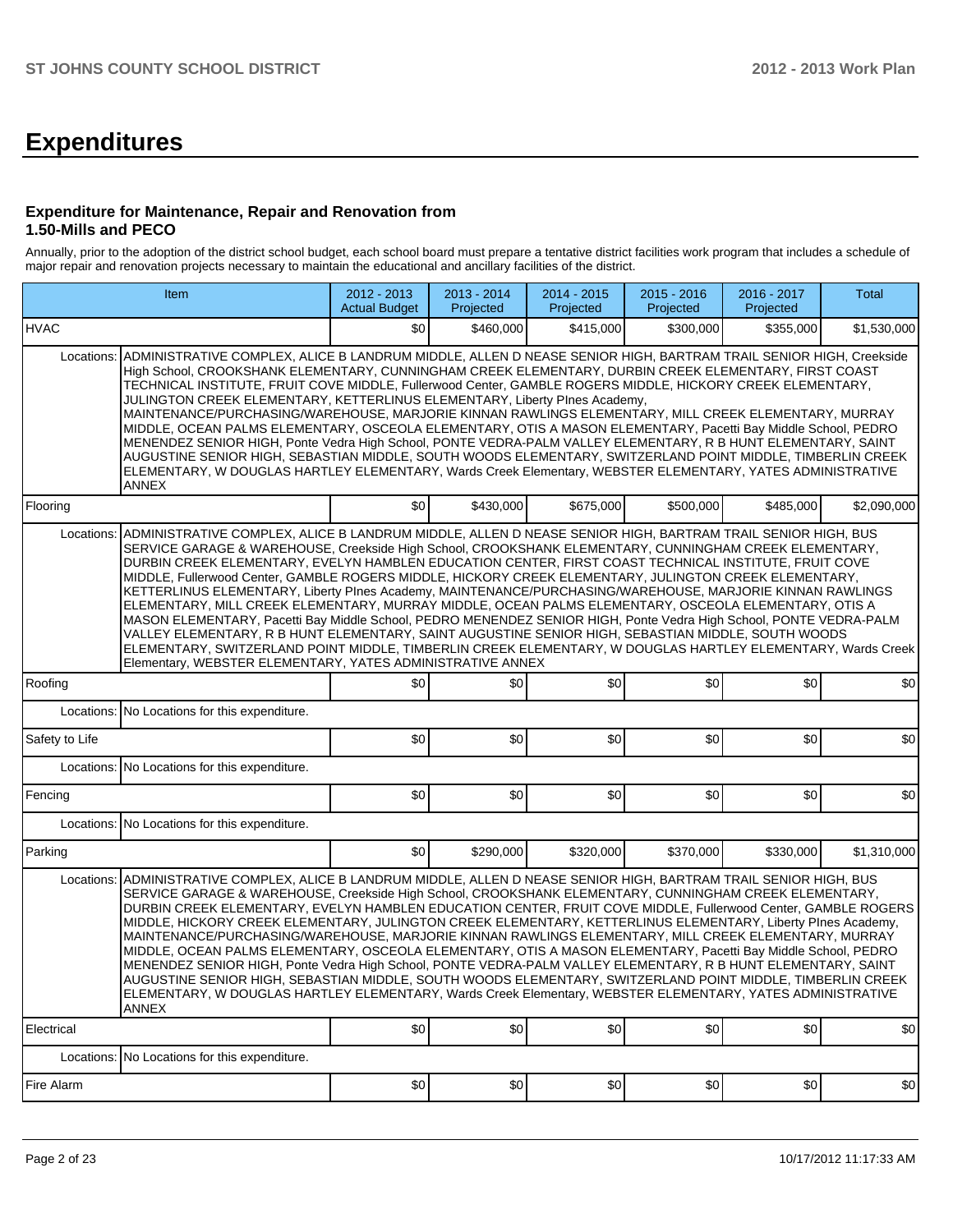|                                  | Locations: No Locations for this expenditure.                                                                                                                                                                                                                                                                                                                                                                                                                                                                                                                                                                                                                                                                                                                                                                                                                                                                                                                                                                                                                                                                                 |             |             |             |             |             |              |  |  |  |  |  |  |
|----------------------------------|-------------------------------------------------------------------------------------------------------------------------------------------------------------------------------------------------------------------------------------------------------------------------------------------------------------------------------------------------------------------------------------------------------------------------------------------------------------------------------------------------------------------------------------------------------------------------------------------------------------------------------------------------------------------------------------------------------------------------------------------------------------------------------------------------------------------------------------------------------------------------------------------------------------------------------------------------------------------------------------------------------------------------------------------------------------------------------------------------------------------------------|-------------|-------------|-------------|-------------|-------------|--------------|--|--|--|--|--|--|
| Telephone/Intercom System        |                                                                                                                                                                                                                                                                                                                                                                                                                                                                                                                                                                                                                                                                                                                                                                                                                                                                                                                                                                                                                                                                                                                               | \$0         | \$0         | \$0         | \$0         | \$0         | \$0          |  |  |  |  |  |  |
|                                  | Locations: No Locations for this expenditure.                                                                                                                                                                                                                                                                                                                                                                                                                                                                                                                                                                                                                                                                                                                                                                                                                                                                                                                                                                                                                                                                                 |             |             |             |             |             |              |  |  |  |  |  |  |
| <b>Closed Circuit Television</b> |                                                                                                                                                                                                                                                                                                                                                                                                                                                                                                                                                                                                                                                                                                                                                                                                                                                                                                                                                                                                                                                                                                                               | \$0         | \$0         | \$0         | \$0         | \$0         | \$0          |  |  |  |  |  |  |
|                                  | Locations: No Locations for this expenditure.                                                                                                                                                                                                                                                                                                                                                                                                                                                                                                                                                                                                                                                                                                                                                                                                                                                                                                                                                                                                                                                                                 |             |             |             |             |             |              |  |  |  |  |  |  |
| Paint                            |                                                                                                                                                                                                                                                                                                                                                                                                                                                                                                                                                                                                                                                                                                                                                                                                                                                                                                                                                                                                                                                                                                                               | \$0         | \$250,000   | \$250,000   | \$410,000   | \$570,000   | \$1,480,000  |  |  |  |  |  |  |
|                                  | Locations: ALICE B LANDRUM MIDDLE, ALLEN D NEASE SENIOR HIGH, BARTRAM TRAIL SENIOR HIGH, Creekside High School, CROOKSHANK<br>ELEMENTARY, CUNNINGHAM CREEK ELEMENTARY, DURBIN CREEK ELEMENTARY, EVELYN HAMBLEN EDUCATION CENTER,<br>FRUIT COVE MIDDLE, Fullerwood Center, GAMBLE ROGERS MIDDLE, HICKORY CREEK ELEMENTARY, JULINGTON CREEK<br>ELEMENTARY, KETTERLINUS ELEMENTARY, Liberty Plnes Academy, Liberty Plnes Academy, MARJORIE KINNAN RAWLINGS<br>ELEMENTARY, MILL CREEK ELEMENTARY, MURRAY MIDDLE, OCEAN PALMS ELEMENTARY, OSCEOLA ELEMENTARY, OTIS A<br>MASON ELEMENTARY, Pacetti Bay Middle School, Palencia Elementary School, Palencia Elementary School, PEDRO MENENDEZ SENIOR<br>HIGH, Ponte Vedra High School, PONTE VEDRA-PALM VALLEY ELEMENTARY, R B HUNT ELEMENTARY, SAINT AUGUSTINE SENIOR<br>HIGH, SEBASTIAN MIDDLE, SOUTH WOODS ELEMENTARY, SWITZERLAND POINT MIDDLE, TIMBERLIN CREEK ELEMENTARY, W<br>DOUGLAS HARTLEY ELEMENTARY, Wards Creek Elementary, WEBSTER ELEMENTARY, YATES ADMINISTRATIVE ANNEX                                                                                              |             |             |             |             |             |              |  |  |  |  |  |  |
| Maintenance/Repair               |                                                                                                                                                                                                                                                                                                                                                                                                                                                                                                                                                                                                                                                                                                                                                                                                                                                                                                                                                                                                                                                                                                                               | \$1,498,752 | \$3,016,000 | \$3,092,000 | \$3,090,000 | \$3.126.000 | \$13,822,752 |  |  |  |  |  |  |
|                                  | Locations: ADMINISTRATIVE COMPLEX, ALICE B LANDRUM MIDDLE, ALLEN D NEASE SENIOR HIGH, BARTRAM TRAIL SENIOR HIGH, BUS<br>SERVICE GARAGE & WAREHOUSE, Creekside High School, CROOKSHANK ELEMENTARY, CUNNINGHAM CREEK ELEMENTARY,<br>DURBIN CREEK ELEMENTARY. EVELYN HAMBLEN EDUCATION CENTER. FIRST COAST TECHNICAL INSTITUTE. FRUIT COVE<br>MIDDLE, Fullerwood Center, GAMBLE ROGERS MIDDLE, HICKORY CREEK ELEMENTARY, JULINGTON CREEK ELEMENTARY,<br>KETTERLINUS ELEMENTARY, Liberty Plnes Academy, MAINTENANCE/PURCHASING/WAREHOUSE, MARJORIE KINNAN RAWLINGS<br>ELEMENTARY, MILL CREEK ELEMENTARY, MURRAY MIDDLE, NEASE BUS GARAGE, OCEAN PALMS ELEMENTARY, OSCEOLA<br>ELEMENTARY, OTIS A MASON ELEMENTARY, Pacetti Bay Middle School, Palencia Elementary School, PEDRO MENENDEZ SENIOR<br>HIGH, Ponte Vedra High School, PONTE VEDRA-PALM VALLEY ELEMENTARY, R B HUNT ELEMENTARY, SAINT AUGUSTINE SENIOR<br>HIGH, SEBASTIAN MIDDLE, SOUTH WOODS ELEMENTARY, SWITZERLAND POINT MIDDLE, TIMBERLIN CREEK ELEMENTARY, W<br>DOUGLAS HARTLEY ELEMENTARY, Wards Creek Elementary, WEBSTER ELEMENTARY, YATES ADMINISTRATIVE ANNEX |             |             |             |             |             |              |  |  |  |  |  |  |
|                                  | Sub Total:                                                                                                                                                                                                                                                                                                                                                                                                                                                                                                                                                                                                                                                                                                                                                                                                                                                                                                                                                                                                                                                                                                                    | \$1,498,752 | \$4,446,000 | \$4,752,000 | \$4,670,000 | \$4,866,000 | \$20,232,752 |  |  |  |  |  |  |

| <b>PECO Maintenance Expenditures</b> | \$0         | \$0         | \$688,122   | \$806,627   | \$890,683   | \$2,385,432  |
|--------------------------------------|-------------|-------------|-------------|-------------|-------------|--------------|
| <b>1.50 Mill Sub Total: I</b>        | \$1,498,752 | \$5,119,000 | \$4.748.878 | \$4,558,373 | \$4,670,317 | \$20,595,320 |

| Other Items                                                                                                                                                                                                                                                                                                                                                                                                                                                                                                                                                                                                                                                                                                                                                                                                                                                                                                                                                                                                                                                                                                                                                                                                                                                     | $2012 - 2013$<br><b>Actual Budget</b> | $2013 - 2014$<br>Projected | $2014 - 2015$<br>Projected | $2015 - 2016$<br>Projected | $2016 - 2017$<br>Projected | Total     |  |  |  |  |
|-----------------------------------------------------------------------------------------------------------------------------------------------------------------------------------------------------------------------------------------------------------------------------------------------------------------------------------------------------------------------------------------------------------------------------------------------------------------------------------------------------------------------------------------------------------------------------------------------------------------------------------------------------------------------------------------------------------------------------------------------------------------------------------------------------------------------------------------------------------------------------------------------------------------------------------------------------------------------------------------------------------------------------------------------------------------------------------------------------------------------------------------------------------------------------------------------------------------------------------------------------------------|---------------------------------------|----------------------------|----------------------------|----------------------------|----------------------------|-----------|--|--|--|--|
| <b>IEnv/Remediation TBD</b>                                                                                                                                                                                                                                                                                                                                                                                                                                                                                                                                                                                                                                                                                                                                                                                                                                                                                                                                                                                                                                                                                                                                                                                                                                     |                                       |                            | \$125,000                  |                            |                            | \$500,000 |  |  |  |  |
| \$125.000<br>\$0<br>\$125,000<br>\$125,000<br>Locations ADMINISTRATIVE COMPLEX, ALICE B LANDRUM MIDDLE, ALLEN D NEASE SENIOR HIGH, BARTRAM TRAIL SENIOR HIGH, BUS<br>SERVICE GARAGE & WAREHOUSE, Creekside High School, CROOKSHANK ELEMENTARY, CUNNINGHAM CREEK ELEMENTARY,<br>DURBIN CREEK ELEMENTARY. EVELYN HAMBLEN EDUCATION CENTER. FIRST COAST TECHNICAL INSTITUTE. FRUIT COVE<br>MIDDLE, Fullerwood Center, GAMBLE ROGERS MIDDLE, HICKORY CREEK ELEMENTARY, JULINGTON CREEK ELEMENTARY,<br>KETTERLINUS ELEMENTARY, Liberty PInes Academy, MAINTENANCE/PURCHASING/WAREHOUSE, MARJORIE KINNAN RAWLINGS<br>ELEMENTARY, MILL CREEK ELEMENTARY, MURRAY MIDDLE, NEASE BUS GARAGE, OCEAN PALMS ELEMENTARY, OSCEOLA<br>ELEMENTARY, OTIS A MASON ELEMENTARY, Pacetti Bay Middle School, Palencia Elementary School, PEDRO MENENDEZ SENIOR<br>HIGH, Ponte Vedra High School, PONTE VEDRA-PALM VALLEY ELEMENTARY, R B HUNT ELEMENTARY, SAINT AUGUSTINE SENIOR<br>HIGH. SEBASTIAN MIDDLE. SOUTH WOODS ELEMENTARY. SWITZERLAND POINT MIDDLE. TIMBERLIN CREEK ELEMENTARY. W<br>DOUGLAS HARTLEY ELEMENTARY, Wards Creek Elementary, WEBSTER ELEMENTARY, YATES ADMINISTRATIVE ANNEX<br>\$200,000<br>\$200,000<br>\$800,000<br>ISREF TBD<br>\$0<br>\$200,000<br>\$200,000 |                                       |                            |                            |                            |                            |           |  |  |  |  |
|                                                                                                                                                                                                                                                                                                                                                                                                                                                                                                                                                                                                                                                                                                                                                                                                                                                                                                                                                                                                                                                                                                                                                                                                                                                                 |                                       |                            |                            |                            |                            |           |  |  |  |  |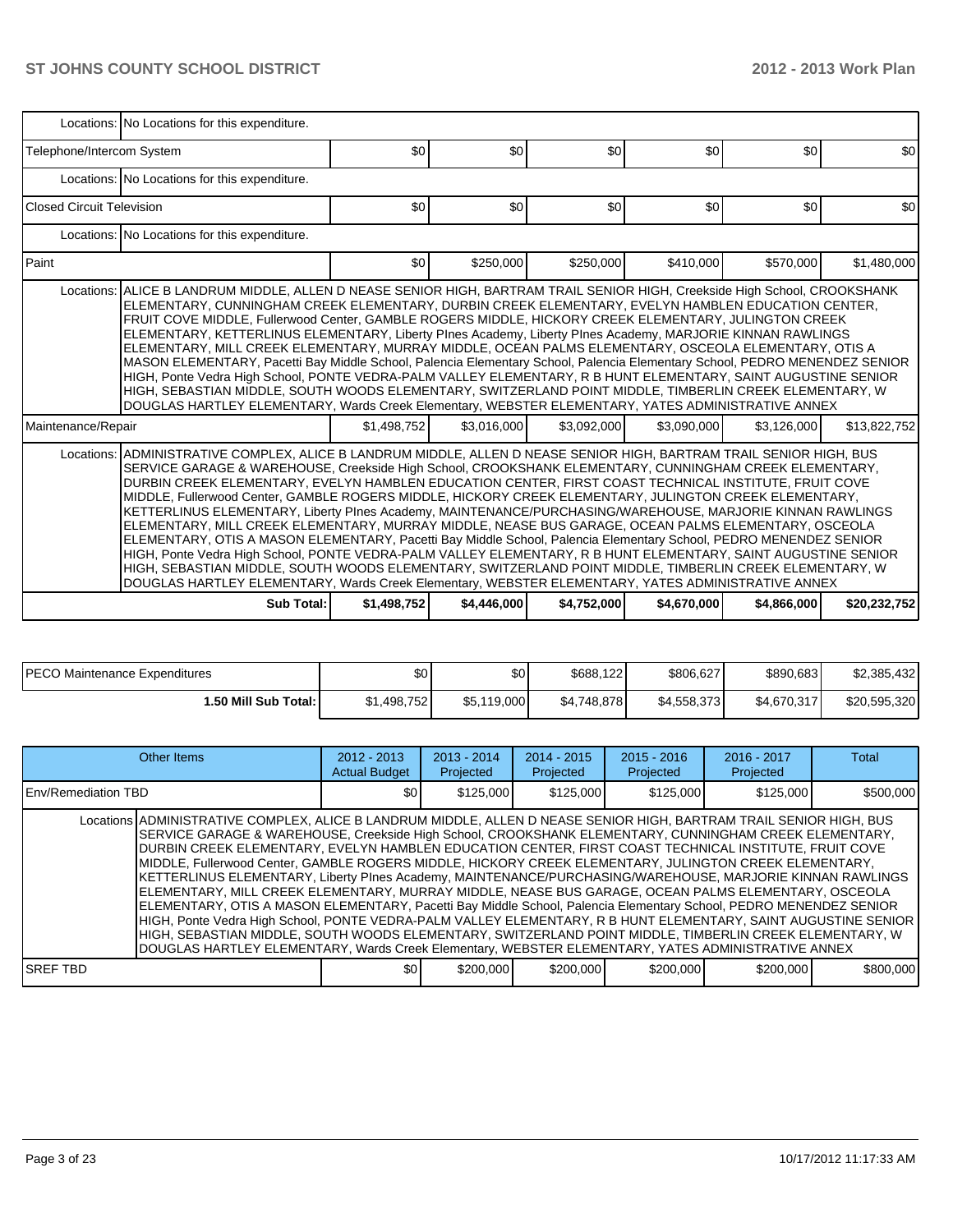|                             | Locations ADMINISTRATIVE COMPLEX, ALICE B LANDRUM MIDDLE, ALLEN D NEASE SENIOR HIGH, BARTRAM TRAIL SENIOR HIGH, BUS<br>SERVICE GARAGE & WAREHOUSE, Creekside High School, CROOKSHANK ELEMENTARY, CUNNINGHAM CREEK ELEMENTARY,<br>DURBIN CREEK ELEMENTARY, EVELYN HAMBLEN EDUCATION CENTER, FIRST COAST TECHNICAL INSTITUTE, FRUIT COVE<br>MIDDLE, Fullerwood Center, GAMBLE ROGERS MIDDLE, HICKORY CREEK ELEMENTARY, JULINGTON CREEK ELEMENTARY,<br>KETTERLINUS ELEMENTARY, Liberty PInes Academy, MAINTENANCE/PURCHASING/WAREHOUSE, MARJORIE KINNAN RAWLINGS<br>ELEMENTARY, MILL CREEK ELEMENTARY, MURRAY MIDDLE, NEASE BUS GARAGE, OCEAN PALMS ELEMENTARY, OSCEOLA<br>ELEMENTARY, OTIS A MASON ELEMENTARY, Pacetti Bay Middle School, Palencia Elementary School, PEDRO MENENDEZ SENIOR<br>HIGH, Ponte Vedra High School, PONTE VEDRA-PALM VALLEY ELEMENTARY, R B HUNT ELEMENTARY, SAINT AUGUSTINE SENIOR                                                                                                                                                                                                                  |                |             |             |             |             |              |
|-----------------------------|------------------------------------------------------------------------------------------------------------------------------------------------------------------------------------------------------------------------------------------------------------------------------------------------------------------------------------------------------------------------------------------------------------------------------------------------------------------------------------------------------------------------------------------------------------------------------------------------------------------------------------------------------------------------------------------------------------------------------------------------------------------------------------------------------------------------------------------------------------------------------------------------------------------------------------------------------------------------------------------------------------------------------------------------------------------------------------------------------------------------------|----------------|-------------|-------------|-------------|-------------|--------------|
|                             | HIGH, SEBASTIAN MIDDLE, SOUTH WOODS ELEMENTARY, SWITZERLAND POINT MIDDLE, TIMBERLIN CREEK ELEMENTARY, W<br>DOUGLAS HARTLEY ELEMENTARY, Wards Creek Elementary, WEBSTER ELEMENTARY, YATES ADMINISTRATIVE ANNEX                                                                                                                                                                                                                                                                                                                                                                                                                                                                                                                                                                                                                                                                                                                                                                                                                                                                                                                |                |             |             |             |             |              |
| Districtwide Maint Pgm TBD  |                                                                                                                                                                                                                                                                                                                                                                                                                                                                                                                                                                                                                                                                                                                                                                                                                                                                                                                                                                                                                                                                                                                              | \$0            | \$300,000   | \$300,000   | \$300,000   | \$300,000   | \$1,200,000  |
|                             | Locations ADMINISTRATIVE COMPLEX, ALICE B LANDRUM MIDDLE, ALLEN D NEASE SENIOR HIGH, BARTRAM TRAIL SENIOR HIGH, BUS<br>SERVICE GARAGE & WAREHOUSE, Creekside High School, CROOKSHANK ELEMENTARY, CUNNINGHAM CREEK ELEMENTARY,<br>DURBIN CREEK ELEMENTARY, EVELYN HAMBLEN EDUCATION CENTER, FIRST COAST TECHNICAL INSTITUTE, FRUIT COVE<br>MIDDLE, Fullerwood Center, GAMBLE ROGERS MIDDLE, HICKORY CREEK ELEMENTARY, JULINGTON CREEK ELEMENTARY,<br>KETTERLINUS ELEMENTARY, Liberty PInes Academy, MAINTENANCE/PURCHASING/WAREHOUSE, MARJORIE KINNAN RAWLINGS<br>ELEMENTARY, MILL CREEK ELEMENTARY, MURRAY MIDDLE, NEASE BUS GARAGE, OCEAN PALMS ELEMENTARY, OSCEOLA<br>ELEMENTARY, OTIS A MASON ELEMENTARY, Pacetti Bay Middle School, Palencia Elementary School, PEDRO MENENDEZ SENIOR<br>HIGH, Ponte Vedra High School, PONTE VEDRA-PALM VALLEY ELEMENTARY, R B HUNT ELEMENTARY, SAINT AUGUSTINE SENIOR<br>HIGH, SEBASTIAN MIDDLE, SOUTH WOODS ELEMENTARY, SWITZERLAND POINT MIDDLE, TIMBERLIN CREEK ELEMENTARY, W<br>DOUGLAS HARTLEY ELEMENTARY, Wards Creek Elementary, WEBSTER ELEMENTARY, YATES ADMINISTRATIVE ANNEX |                |             |             |             |             |              |
| Wetland Mont & Imp TBD      |                                                                                                                                                                                                                                                                                                                                                                                                                                                                                                                                                                                                                                                                                                                                                                                                                                                                                                                                                                                                                                                                                                                              | $\frac{1}{20}$ | \$25,000    | \$25,000    | \$25,000    | \$25,000    | \$100.000    |
|                             | Locations ADMINISTRATIVE COMPLEX, ALICE B LANDRUM MIDDLE, ALLEN D NEASE SENIOR HIGH, BARTRAM TRAIL SENIOR HIGH, BUS<br>SERVICE GARAGE & WAREHOUSE, Creekside High School, CROOKSHANK ELEMENTARY, CUNNINGHAM CREEK ELEMENTARY,<br>DURBIN CREEK ELEMENTARY, EVELYN HAMBLEN EDUCATION CENTER, FIRST COAST TECHNICAL INSTITUTE, FRUIT COVE<br>MIDDLE, Fullerwood Center, GAMBLE ROGERS MIDDLE, HICKORY CREEK ELEMENTARY, JULINGTON CREEK ELEMENTARY,<br>KETTERLINUS ELEMENTARY, Liberty PInes Academy, MAINTENANCE/PURCHASING/WAREHOUSE, MARJORIE KINNAN RAWLINGS<br>ELEMENTARY, MILL CREEK ELEMENTARY, MURRAY MIDDLE, NEASE BUS GARAGE, OCEAN PALMS ELEMENTARY, OSCEOLA<br>ELEMENTARY, OTIS A MASON ELEMENTARY, Pacetti Bay Middle School, Palencia Elementary School, PEDRO MENENDEZ SENIOR<br>HIGH, Ponte Vedra High School, PONTE VEDRA-PALM VALLEY ELEMENTARY, R B HUNT ELEMENTARY, SAINT AUGUSTINE SENIOR<br>HIGH, SEBASTIAN MIDDLE, SOUTH WOODS ELEMENTARY, SWITZERLAND POINT MIDDLE, TIMBERLIN CREEK ELEMENTARY, W<br>DOUGLAS HARTLEY ELEMENTARY, Wards Creek Elementary, WEBSTER ELEMENTARY, YATES ADMINISTRATIVE ANNEX |                |             |             |             |             |              |
| <b>IAQ Baseline Testing</b> |                                                                                                                                                                                                                                                                                                                                                                                                                                                                                                                                                                                                                                                                                                                                                                                                                                                                                                                                                                                                                                                                                                                              | \$0            | \$23,000    | \$35,000    | \$45,000    | \$45,000    | \$148,000    |
|                             | Locations ADMINISTRATIVE COMPLEX, ALICE B LANDRUM MIDDLE, ALLEN D NEASE SENIOR HIGH, BARTRAM TRAIL SENIOR HIGH, BUS<br>SERVICE GARAGE & WAREHOUSE, Creekside High School, CROOKSHANK ELEMENTARY, CUNNINGHAM CREEK ELEMENTARY,<br>DURBIN CREEK ELEMENTARY, EVELYN HAMBLEN EDUCATION CENTER, FIRST COAST TECHNICAL INSTITUTE, FRUIT COVE<br>MIDDLE, Fullerwood Center, GAMBLE ROGERS MIDDLE, HICKORY CREEK ELEMENTARY, JULINGTON CREEK ELEMENTARY,<br>KETTERLINUS ELEMENTARY, Liberty PInes Academy, MAINTENANCE/PURCHASING/WAREHOUSE, MARJORIE KINNAN RAWLINGS<br>ELEMENTARY, MILL CREEK ELEMENTARY, MURRAY MIDDLE, NEASE BUS GARAGE, OCEAN PALMS ELEMENTARY, OSCEOLA<br>ELEMENTARY, OTIS A MASON ELEMENTARY, Pacetti Bay Middle School, Palencia Elementary School, PEDRO MENENDEZ SENIOR<br>HIGH, Ponte Vedra High School, PONTE VEDRA-PALM VALLEY ELEMENTARY, R B HUNT ELEMENTARY, SAINT AUGUSTINE SENIOR<br>HIGH, SEBASTIAN MIDDLE, SOUTH WOODS ELEMENTARY, SWITZERLAND POINT MIDDLE, TIMBERLIN CREEK ELEMENTARY, W<br>DOUGLAS HARTLEY ELEMENTARY, Wards Creek Elementary, WEBSTER ELEMENTARY, YATES ADMINISTRATIVE ANNEX |                |             |             |             |             |              |
|                             | Total:                                                                                                                                                                                                                                                                                                                                                                                                                                                                                                                                                                                                                                                                                                                                                                                                                                                                                                                                                                                                                                                                                                                       | \$1,498,752    | \$5,119,000 | \$5,437,000 | \$5,365,000 | \$5,561,000 | \$22,980,752 |

#### **Local 1.50 Mill Expenditure For Maintenance, Repair and Renovation**

Anticipated expenditures expected from local funding sources over the years covered by the current work plan.

| <b>Item</b>                               | $2012 - 2013$<br><b>Actual Budget</b> | $2013 - 2014$<br>Projected | $2014 - 2015$<br>Projected | $2015 - 2016$<br>Projected | 2016 - 2017<br>Projected | <b>Total</b> |
|-------------------------------------------|---------------------------------------|----------------------------|----------------------------|----------------------------|--------------------------|--------------|
| Remaining Maint and Repair from 1.5 Mills | \$1,498,752                           | \$5,119,000                | \$4,748,878                | \$4,558,373                | \$4,670,317              | \$20,595,320 |
| Maintenance/Repair Salaries               | \$4,933,235                           | \$4,433,235                | \$3,933,235                | \$3,433,235                | \$2,933,235              | \$19,666,175 |
| School Bus Purchases                      | \$0                                   | \$2,838,300                | \$2,493,990                | \$2,678,730                | \$2,493,990              | \$10,505,010 |
| Other Vehicle Purchases                   | \$0                                   | \$60,000                   | \$60,000                   | \$60,000                   | \$60,000                 | \$240,000    |
| Capital Outlay Equipment                  | \$0                                   | \$500,000                  | \$500,000                  | \$500,000                  | \$500,000                | \$2,000,000  |
| Rent/Lease Payments                       | \$0                                   | \$0                        | \$0                        | \$0                        | \$0                      | \$0          |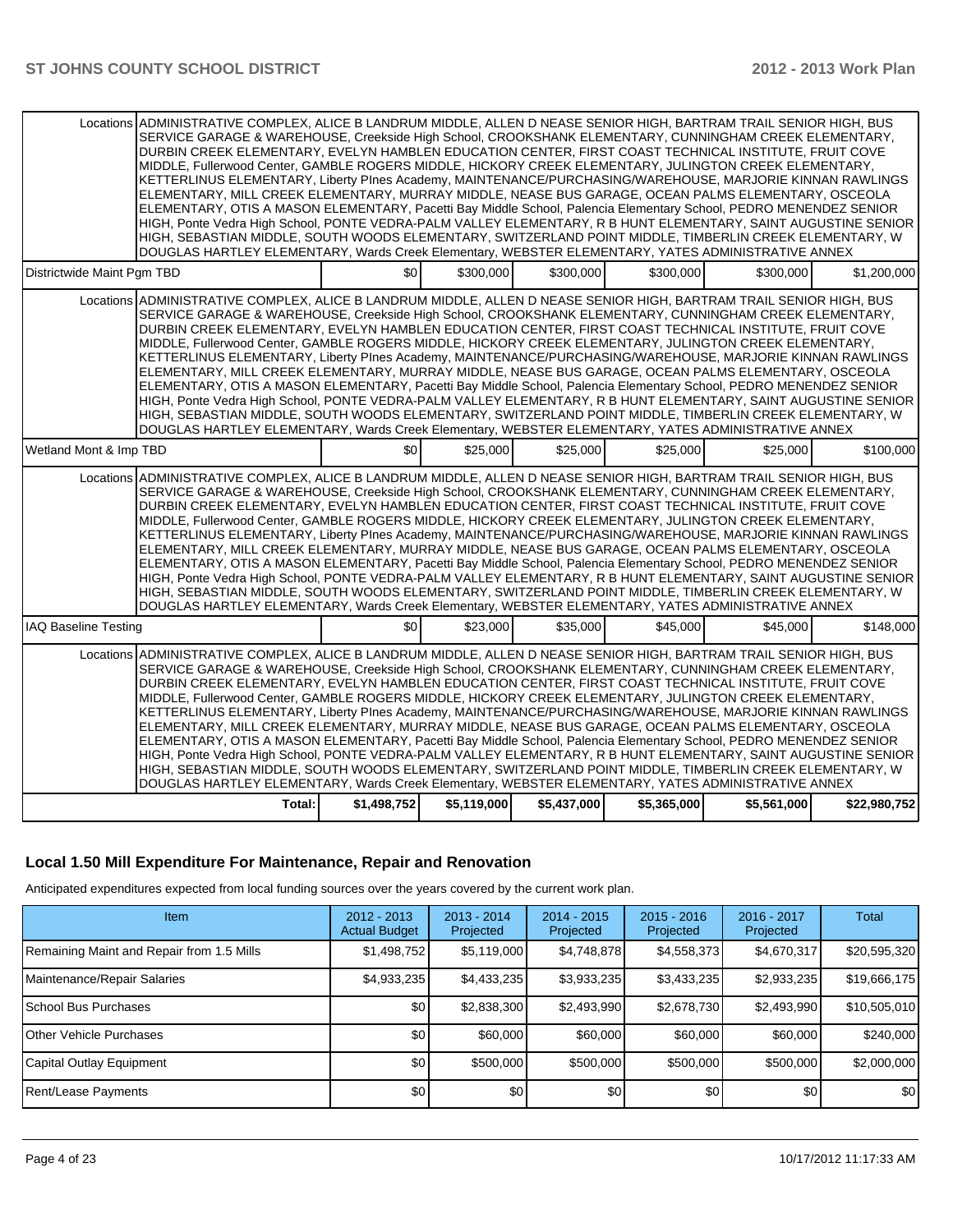| ICOP Debt Service                                            | \$16,600,083 | \$16,600,083 | \$16,600,083 | \$16,600,083 | \$16,600,083 | \$83,000,415  |
|--------------------------------------------------------------|--------------|--------------|--------------|--------------|--------------|---------------|
| Rent/Lease Relocatables                                      | \$1,799,747  | \$2,000,000  | \$1,750,000  | \$1,500,000  | \$1,250,000  | \$8,299,747   |
| <b>IEnvironmental Problems</b>                               | \$0          | \$0          | \$0          | \$0          | \$0          | \$0           |
| ls.1011.14 Debt Service                                      | \$0          | \$0          | \$0          | \$0          | \$0          | \$0           |
| Special Facilities Construction Account                      | \$0          | \$0          | \$0          | \$0          | \$0          | \$0           |
| Premiums for Property Casualty Insurance - 1011.71<br>(4a,b) | \$936,273    | \$1,000,000  | \$1,000,000  | \$1,000,000  | \$1,000,000  | \$4,936,273   |
| Qualified School Construction Bonds (QSCB)                   | \$0          | \$0          | \$0          | \$0          | \$0          | \$0           |
| Qualified Zone Academy Bonds (QZAB)                          | \$0          | \$0          | \$0          | \$0          | \$0          | \$0           |
| <b>IFCTC Allocation</b>                                      | \$250,000    | \$250,000    | \$350,000    | \$350,000    | \$350,000    | \$1,550,000   |
| Playground Equipment                                         | \$0          | \$100,000    | \$100,000    | \$100,000    | \$100,000    | \$400,000     |
| Technology Plan                                              | \$0          | \$1,500,000  | \$1,500,000  | \$1,500,000  | \$1,500,000  | \$6,000,000   |
| l School Based Maintenance                                   | \$0          | \$200,000    | \$200,000    | \$200,000    | \$200,000    | \$800,000     |
| <b>Local Expenditure Totals:</b>                             | \$26,018,090 | \$34,600,618 | \$33,236,186 | \$32,480,421 | \$31,657,625 | \$157,992,940 |

# **Revenue**

#### **1.50 Mill Revenue Source**

Schedule of Estimated Capital Outlay Revenue from each currently approved source which is estimated to be available for expenditures on the projects included in the tentative district facilities work program. All amounts are NET after considering carryover balances, interest earned, new COP's, 1011.14 and 1011.15 loans, etc. Districts cannot use 1.5-Mill funds for salaries except for those explicitly associated with maintenance/repair projects. (1011.71 (5), F.S.)

| Item                                                                              | Fund | 2012 - 2013<br><b>Actual Value</b> | $2013 - 2014$<br>Projected | $2014 - 2015$<br>Projected | $2015 - 2016$<br>Projected | 2016 - 2017<br>Projected | Total            |
|-----------------------------------------------------------------------------------|------|------------------------------------|----------------------------|----------------------------|----------------------------|--------------------------|------------------|
| (1) Non-exempt property<br>lassessed valuation                                    |      | \$18,311,173,953                   | \$18,885,880,109           | \$19,453,191,063           | \$20,244,529,788           | \$21,304,195,418         | \$98,198,970,331 |
| $(2)$ The Millege projected for<br>discretionary capital outlay per<br>ls.1011.71 |      | 1.50                               | 1.50                       | 1.50                       | 1.50                       | 1.50                     |                  |
| (3) Full value of the 1.50-Mill<br>discretionary capital outlay per<br>ls.1011.71 |      | \$30,762,772                       | \$31,728,279               | \$32,681,361               | \$34,010,810               | \$35,791,048             | \$164,974,270    |
| (4) Value of the portion of the 1.50<br>-Mill ACTUALLY levied                     | 370  | \$26,368,090                       | \$27,195,667               | \$28,012,595               | \$29,152,123               | \$30,678,041             | \$141,406,516    |
| $(5)$ Difference of lines (3) and (4)                                             |      | \$4,394,682                        | \$4,532,612                | \$4,668,766                | \$4,858,687                | \$5,113,007              | \$23,567,754     |

#### **PECO Revenue Source**

The figure in the row designated "PECO Maintenance" will be subtracted from funds available for new construction because PECO maintenance dollars cannot be used for new construction.

| <b>Item</b>                           | Fund | $2012 - 2013$<br><b>Actual Budget</b> | $2013 - 2014$<br>Projected | $2014 - 2015$<br>Projected | $2015 - 2016$<br>Projected | $2016 - 2017$<br>Projected | Total       |
|---------------------------------------|------|---------------------------------------|----------------------------|----------------------------|----------------------------|----------------------------|-------------|
| IPECO New Construction                | 340  | \$O I                                 | \$0 <sub>1</sub>           | \$1,158,657                | \$392.556                  | \$0 <sub>1</sub>           | \$1,551,213 |
| <b>IPECO Maintenance Expenditures</b> |      | \$0                                   | \$0                        | \$688.122                  | \$806.627                  | \$890.683                  | \$2,385,432 |
|                                       |      | \$0 I                                 | \$0                        | \$1,846,779                | \$1,199,183                | \$890,683                  | \$3,936,645 |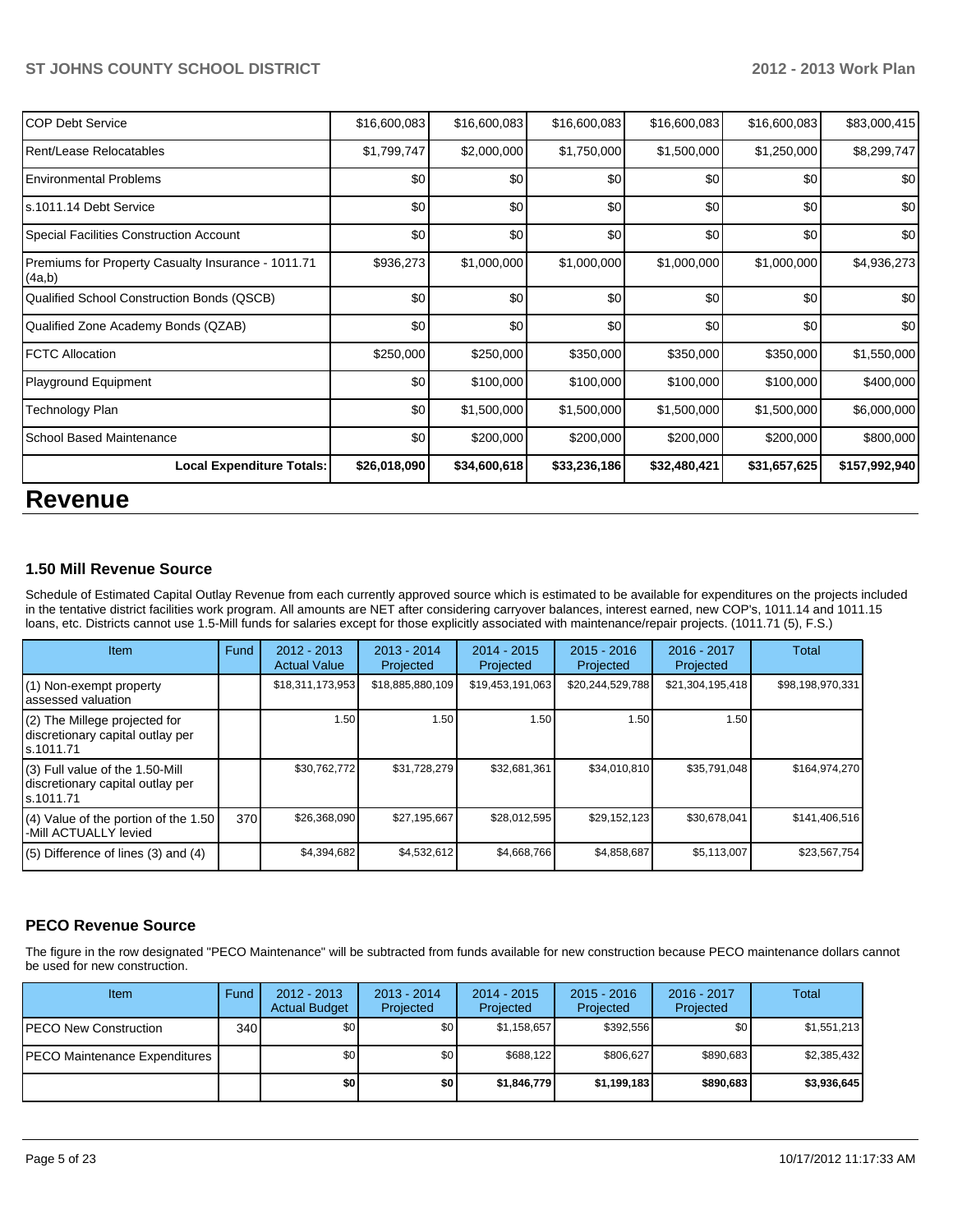#### **CO & DS Revenue Source**

Revenue from Capital Outlay and Debt Service funds.

| <b>Item</b>                                        | Fund | $2012 - 2013$<br><b>Actual Budget</b> | $2013 - 2014$<br>Projected | $2014 - 2015$<br>Projected | $2015 - 2016$<br>Projected | $2016 - 2017$<br>Projected | Total     |
|----------------------------------------------------|------|---------------------------------------|----------------------------|----------------------------|----------------------------|----------------------------|-----------|
| ICO & DS Cash Flow-through<br><b>I</b> Distributed | 360  | \$176.631                             | \$176,631                  | \$176.631                  | \$176.631                  | \$176,631                  | \$883,155 |
| ICO & DS Interest on<br>Undistributed CO           | 360  | \$11.831                              | \$11,831                   | \$11.831                   | \$11.831                   | \$11,831                   | \$59,155  |
|                                                    |      | \$188.462                             | \$188,462                  | \$188,462                  | \$188,462                  | \$188,462                  | \$942,310 |

#### **Fair Share Revenue Source**

All legally binding commitments for proportionate fair-share mitigation for impacts on public school facilities must be included in the 5-year district work program.

| Item                                                                                                         | $2012 - 2013$<br><b>Actual Budget</b> | $2013 - 2014$<br>Projected | $2014 - 2015$<br>Projected | $2015 - 2016$<br>Projected | $2016 - 2017$<br>Projected | Total     |
|--------------------------------------------------------------------------------------------------------------|---------------------------------------|----------------------------|----------------------------|----------------------------|----------------------------|-----------|
| ISCD 2009-6 Anderson Greenbriar --<br>Contribution of Land (19.25 acres)                                     | \$0                                   | \$0 <sub>1</sub>           | \$0                        | \$0                        | \$1                        | \$1       |
| ISCD 2011-2 Winchester East --<br>Proportionate Share Mitigation Payment--<br>Middle School Student Stations | \$0 <sub>1</sub>                      | \$0 <sub>1</sub>           | \$312.758                  | \$0                        | \$0 <sub>0</sub>           | \$312.758 |
|                                                                                                              | \$0                                   | \$0                        | \$312.758                  | \$0                        | \$1                        | \$312,759 |

#### **Sales Surtax Referendum**

Specific information about any referendum for a 1-cent or ½-cent surtax referendum during the previous year.

**Did the school district hold a surtax referendum during the past fiscal year 2011 - 2012?**

No

## **Additional Revenue Source**

Any additional revenue sources

| <b>Item</b>                                                                                            | $2012 - 2013$<br><b>Actual Value</b> | $2013 - 2014$<br>Projected | 2014 - 2015<br>Projected | $2015 - 2016$<br>Projected | 2016 - 2017<br>Projected | Total            |
|--------------------------------------------------------------------------------------------------------|--------------------------------------|----------------------------|--------------------------|----------------------------|--------------------------|------------------|
| Proceeds from a s.1011.14/15 F.S. Loans                                                                | \$0                                  | \$0                        | \$0                      | \$0                        | \$0                      | \$0              |
| District Bonds - Voted local bond<br>referendum proceeds per s.9, Art VII<br><b>State Constitution</b> | \$0                                  | \$0                        | \$0                      | \$0                        | \$0                      | \$0              |
| Proceeds from Special Act Bonds                                                                        | \$0                                  | \$0                        | \$0                      | \$0                        | \$0                      | \$0              |
| Estimated Revenue from CO & DS Bond<br>Sale                                                            | \$0                                  | \$0                        | \$0                      | \$0                        | \$0                      | \$0 <sub>1</sub> |
| <b>Proceeds from Voted Capital</b><br>Improvements millage                                             | \$0                                  | \$0                        | \$0                      | \$0                        | \$0                      | \$0              |
| Other Revenue for Other Capital Projects                                                               | \$0                                  | \$0                        | \$0                      | \$0                        | \$0                      | \$0              |
| Proceeds from 1/2 cent sales surtax<br>authorized by school board                                      | \$0                                  | \$0                        | \$0                      | \$0                        | \$0                      | \$0              |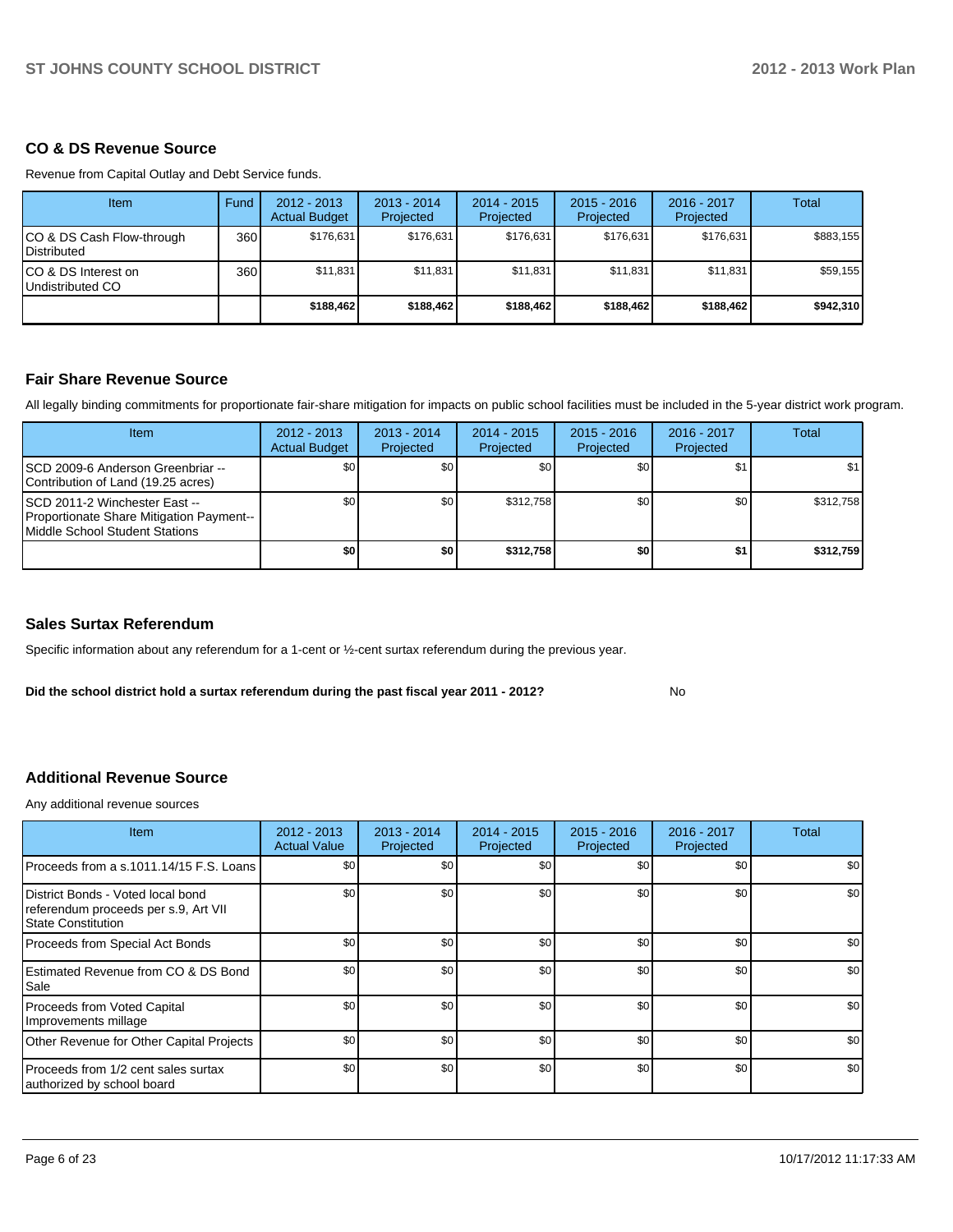| Proceeds from local governmental<br>infrastructure sales surtax                                                           | \$0            | \$0          | \$0          | \$0          | \$0          | \$0            |
|---------------------------------------------------------------------------------------------------------------------------|----------------|--------------|--------------|--------------|--------------|----------------|
| Proceeds from Certificates of<br>Participation (COP's) Sale                                                               | \$0            | \$41,000,000 | \$0          | \$0          | \$0          | \$41,000,000   |
| Classrooms First Bond proceeds amount<br>authorized in FY 1997-98                                                         | \$0            | \$0          | \$0          | \$0          | \$0          | \$0            |
| <b>Classrooms for Kids</b>                                                                                                | \$0            | \$0          | \$0          | \$0          | \$0          | \$0            |
| <b>District Equity Recognition</b>                                                                                        | \$0            | \$0          | \$0          | \$0          | \$0          | \$0            |
| <b>Federal Grants</b>                                                                                                     | \$0            | \$0          | \$0          | \$0          | \$0          | \$0            |
| Proportionate share mitigation (actual<br>cash revenue only, not in kind donations)                                       | \$0            | \$0          | \$0          | \$0          | \$0          | \$0            |
| Impact fees received                                                                                                      | \$5,500,000    | \$6,000,000  | \$6,000,000  | \$6,500,000  | \$6,500,000  | \$30,500,000   |
| Private donations                                                                                                         | \$0            | \$0          | \$0          | \$0          | \$0          | \$0            |
| Grants from local governments or not-for-<br>profit organizations                                                         | \$0            | \$0          | \$0          | \$0          | \$0          | \$0            |
| Interest, Including Profit On Investment                                                                                  | \$150,000      | \$0          | \$0          | \$0          | \$0          | \$150,000      |
| Revenue from Bonds pledging proceeds<br>from 1 cent or 1/2 cent Sales Surtax                                              | \$0            | \$0          | \$0          | \$0          | \$0          | \$0            |
| <b>Total Fund Balance Carried Forward</b>                                                                                 | \$65,133,578   | \$10,000,000 | \$8,000,000  | \$7,000,000  | \$5,258,357  | \$95,391,935   |
| General Capital Outlay Obligated Fund<br><b>Balance Carried Forward From Total</b><br><b>Fund Balance Carried Forward</b> | \$0            | \$0          | \$0          | \$0          | \$0          | \$0            |
| Special Facilities Construction Account                                                                                   | \$0            | \$0          | \$0          | \$0          | \$0          | \$0            |
| One Cent - 1/2 Cent Sales Surtax Debt<br>Service From Total Fund Balance Carried<br>Forward                               | \$0            | \$0          | \$0          | \$0          | \$0          | \$0            |
| Capital Outlay Projects Funds Balance<br>Carried Forward From Total Fund<br><b>Balance Carried Forward</b>                | (\$39,758,032) | \$0          | \$0          | \$0          | \$0          | (\$39,758,032) |
| <b>Subtotal</b>                                                                                                           | \$31,025,546   | \$57,000,000 | \$14,000,000 | \$13,500,000 | \$11,758,357 | \$127,283,903  |

# **Total Revenue Summary**

| <b>Item Name</b>                                                   | $2012 - 2013$<br><b>Budget</b> | $2013 - 2014$<br>Projected | $2014 - 2015$<br>Projected | $2015 - 2016$<br>Projected | 2016 - 2017<br>Projected | <b>Five Year Total</b> |
|--------------------------------------------------------------------|--------------------------------|----------------------------|----------------------------|----------------------------|--------------------------|------------------------|
| Local 1.5 Mill Discretionary Capital Outlay<br><b>I</b> Revenue    | \$26,368,090                   | \$27,195,667               | \$28,012,595               | \$29,152,123               | \$30,678,041             | \$141,406,516          |
| <b>IPECO</b> and 1.5 Mill Maint and Other 1.5<br>Mill Expenditures | (\$26,018,090)                 | (\$34,600,618)             | (\$33,236,186)             | (\$32,480,421)             | (\$31,657,625)           | (\$157,992,940)        |
| IPECO Maintenance Revenue                                          | \$0                            | \$0                        | \$688.122                  | \$806,627                  | \$890.683                | \$2,385,432            |
| Available 1.50 Mill for New \,<br>l Construction                   | \$350,000                      | (S7,404,951)               | (\$5,223,591)              | $($ \$3,328,298)           | $($ \$979,584)           | (\$16,586,424)         |

| Item Name        | 2012 - 2013<br><b>Budget</b> | $2013 - 2014$<br>Projected | 2014 - 2015<br>Projected | $2015 - 2016$<br>Projected | 2016 - 2017<br>Projected | <b>Five Year Total</b> |
|------------------|------------------------------|----------------------------|--------------------------|----------------------------|--------------------------|------------------------|
| ICO & DS Revenue | \$188.462                    | \$188.462                  | \$188.462                | \$188.462                  | \$188.462                | \$942.310              |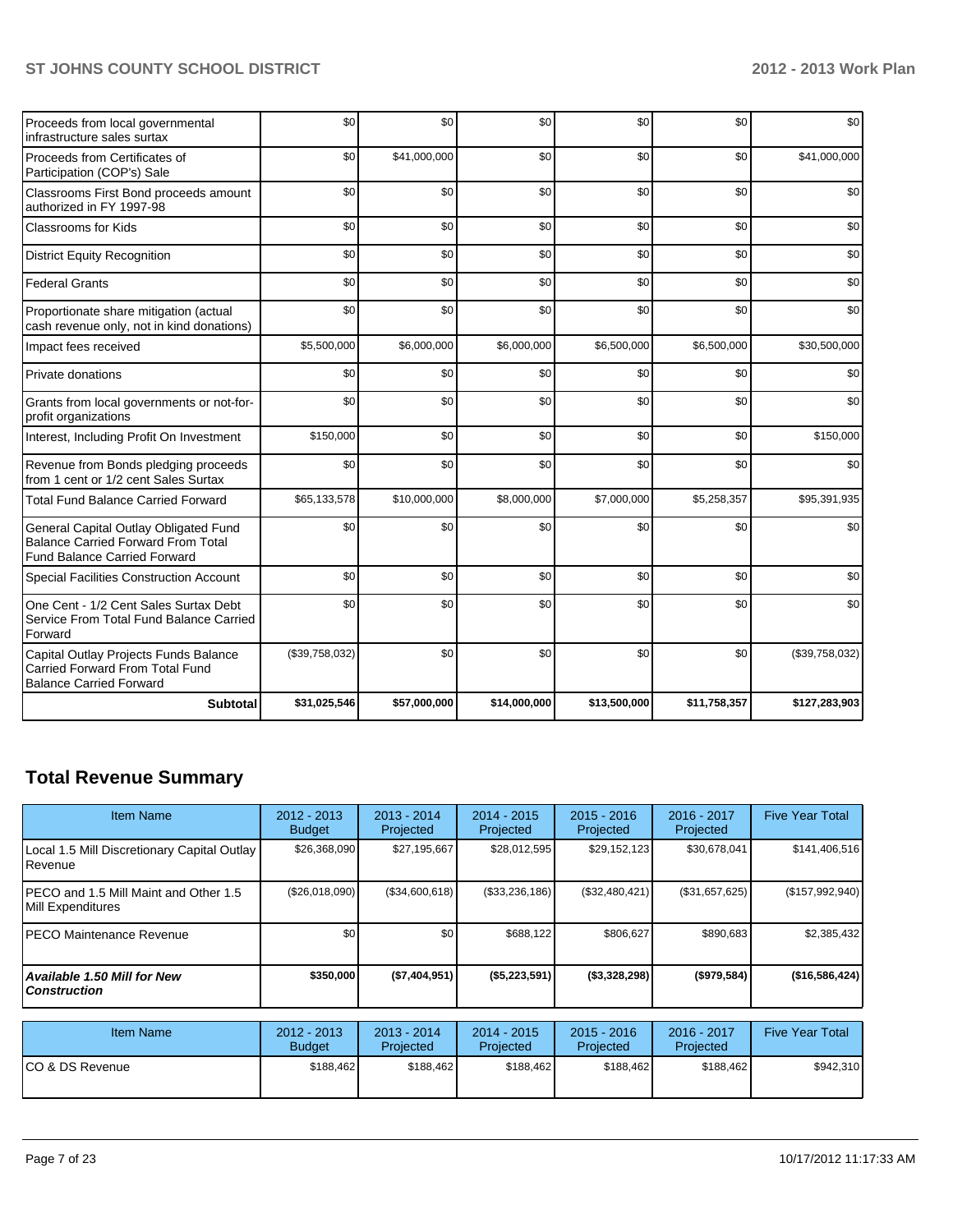| <b>PECO New Construction Revenue</b> | \$0          | \$0 <sub>1</sub> | \$1,158,657  | \$392,556    | \$0          | \$1,551,213   |
|--------------------------------------|--------------|------------------|--------------|--------------|--------------|---------------|
|                                      |              |                  |              |              |              |               |
| Other/Additional Revenue             | \$31,025,546 | \$57,000,000     | \$14,312,758 | \$13,500,000 | \$11,758,358 | \$127,596,662 |
| <b>Total Additional Revenuel</b>     | \$31,214,008 | \$57,188,462     | \$15,659,877 | \$14,081,018 | \$11,946,820 | \$130,090,185 |
| <b>Total Available Revenue</b>       | \$31,564,008 | \$49.783.511     | \$10.436.286 | \$10,752,720 | \$10,967,236 | \$113,503,761 |

# **Project Schedules**

# **Capacity Project Schedules**

A schedule of capital outlay projects necessary to ensure the availability of satisfactory classrooms for the projected student enrollment in K-12 programs.

| <b>Project Description</b> | Location                                      |                          | 2012 - 2013  | 2013 - 2014  | 2014 - 2015 | 2015 - 2016  | 2016 - 2017 | <b>Total</b>     | Funded |
|----------------------------|-----------------------------------------------|--------------------------|--------------|--------------|-------------|--------------|-------------|------------------|--------|
| New K-8 HH                 | Location not<br>specified                     | Planned<br>Cost:         | \$20,784,632 | \$9,715,368  | \$0         | \$0          | \$0         | \$30,500,000 Yes |        |
|                            |                                               | <b>Student Stations:</b> | 0            | $\Omega$     | 1,144       | $\mathbf{0}$ | $\Omega$    | 1,144            |        |
|                            |                                               | <b>Total Classrooms:</b> | 0            | 0            | 58          | 0            | 0           | 58               |        |
|                            |                                               | Gross Sq Ft:             | 0            | 0            | 187,100     | 0            | 0           | 187,100          |        |
| New High School<br>FFF     | Location not<br>Planned<br>specified<br>Cost: |                          | \$0          | \$3,461,238  | \$4,411,286 | \$5,227,720  | \$5,442,236 | \$18,542,480 Yes |        |
|                            | <b>Student Stations:</b>                      |                          | 0            | 0            | 0           | 0            | 620         | 620              |        |
|                            | <b>Total Classrooms:</b>                      |                          | 0            | $\Omega$     | 0           | 0            | 27          | 27               |        |
|                            |                                               | Gross Sq Ft:             | 0            | 0            | 0           | 0            | 61,192      | 61,192           |        |
| New K-8 II                 | Location not<br>specified                     | Planned<br>Cost:         | \$0          | \$30,500,000 | \$0         | \$0          | \$0         | \$30,500,000 Yes |        |
|                            |                                               | <b>Student Stations:</b> | 0            | $\Omega$     | 0           | 1,144        | 0           | 1,144            |        |
|                            |                                               | <b>Total Classrooms:</b> | 0            | 0            | 0           | 58           | 0           | 58               |        |
|                            |                                               | Gross Sq Ft:             | 0            | 0            | 0           | 187,100      | 0           | 187,100          |        |
|                            |                                               | <b>Planned Cost:</b>     | \$20,784,632 | \$43,676,606 | \$4,411,286 | \$5,227,720  | \$5,442,236 | \$79,542,480     |        |
|                            | <b>Student Stations:</b>                      |                          | 0            | 0            | 1,144       | 1,144        | 620         | 2,908            |        |
|                            |                                               | <b>Total Classrooms:</b> | 0            | 0            | 58          | 58           | 27          | 143              |        |
|                            |                                               | Gross Sq Ft:             | 0            | 0            | 187,100     | 187,100      | 61,192      | 435,392          |        |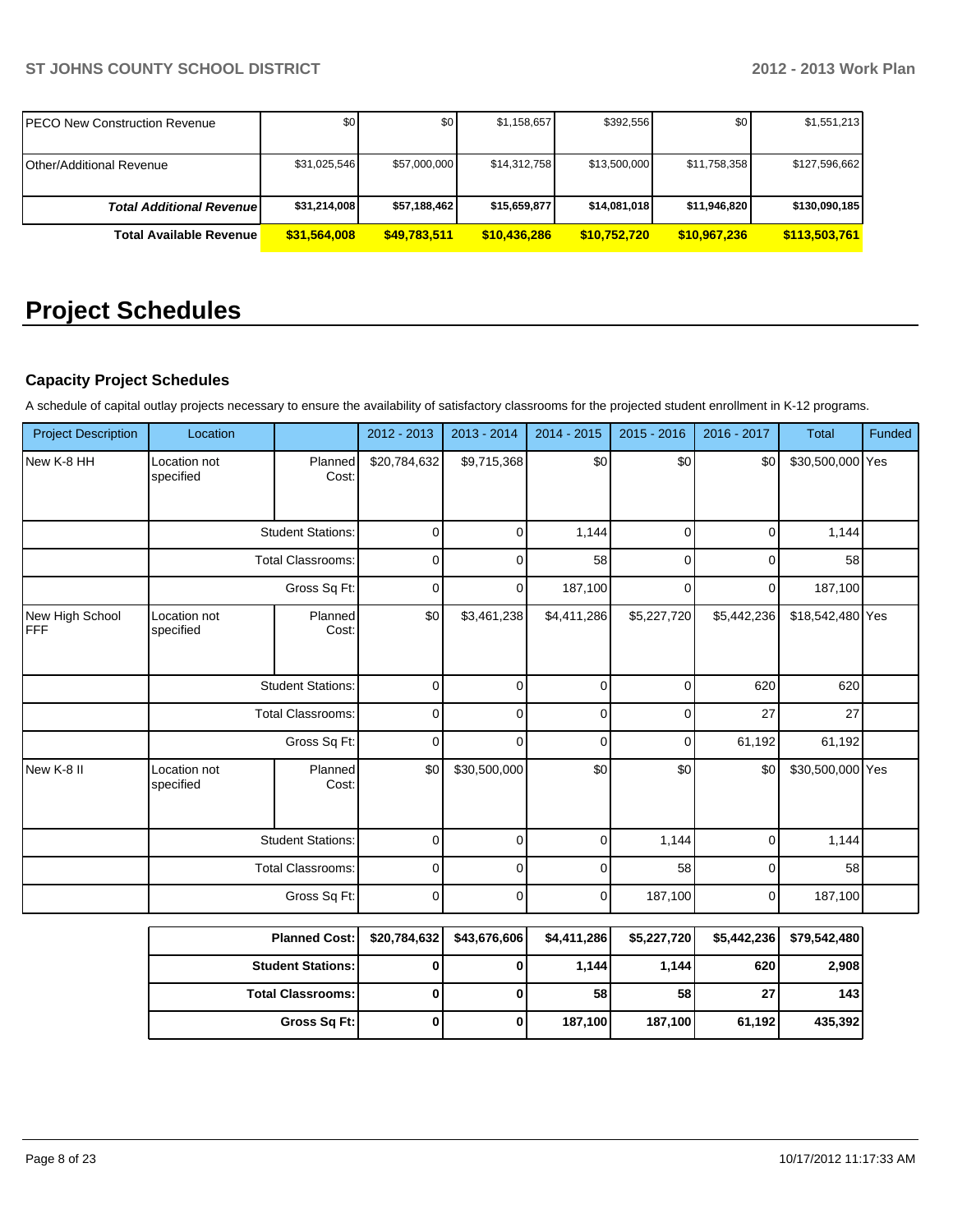#### **Other Project Schedules**

Major renovations, remodeling, and additions of capital outlay projects that do not add capacity to schools.

| <b>Project Description</b>                                                                 | Location                                 | $2012 - 2013$<br><b>Actual Budget</b> | $2013 - 2014$<br>Projected | $2014 - 2015$<br>Projected | $2015 - 2016$<br>Projected | 2016 - 2017<br>Projected | <b>Total</b>     | Funded             |
|--------------------------------------------------------------------------------------------|------------------------------------------|---------------------------------------|----------------------------|----------------------------|----------------------------|--------------------------|------------------|--------------------|
| <b>EMS Installation &amp; Upgrades</b>                                                     | Location not specified                   | \$0                                   | \$0                        | \$0                        | \$0                        | \$0                      |                  | \$0 <sup>Yes</sup> |
| Inspections & Repairs - Kitchen<br>Hood, Fire Extinguisher, Fire<br>Alarm & Fire Sprinkler | Location not specified                   | \$450,000                             | \$450,000                  | \$450,000                  | \$450,000                  | \$450,000                | \$2,250,000 Yes  |                    |
| <b>SREF</b>                                                                                | Location not specified                   | \$75,000                              | \$75,000                   | \$75,000                   | \$75,000                   | \$75,000                 | \$375,000 Yes    |                    |
| Districtwide Maintenance Prgm:<br><b>Existing Conditions</b>                               | Location not specified                   | \$1,003,498                           | \$0                        | \$0                        | \$0                        | \$0                      | \$1,003,498 Yes  |                    |
| Districtwide Maintenance Prgm: Location not specified<br>Capital Outlay Maintenance        |                                          | \$2,689,750                           | \$0                        | \$0                        | \$0                        | \$0                      | \$2,689,750 Yes  |                    |
| Districtwide Maintenance Prgm:<br><b>Add'I Capital Projects</b>                            | Location not specified                   | \$1,308,000                           | \$4,500,000                | \$4,500,000                | \$4,000,000                | \$4,000,000              | \$18,308,000 Yes |                    |
| Upgrade and New Relocatables                                                               | Location not specified                   | \$1,000,000                           | \$1,000,000                | \$1,000,000                | \$1,000,000                | \$1,000,000              | \$5,000,000 Yes  |                    |
| Lease-Purchase Concrete<br>Relocatables                                                    | <b>DURBIN CREEK</b><br><b>ELEMENTARY</b> | \$81,905                              | \$81,905                   | \$0                        | \$0                        | \$0                      | \$163,810 Yes    |                    |
| <b>Districtwide Other Projects</b>                                                         | Location not specified                   | \$75,000                              | \$0                        | \$0                        | \$0                        | \$0                      | \$75,000 Yes     |                    |
| Motor Vehicles (Buses)                                                                     | Location not specified                   | \$1,845,678                           | \$0                        | \$0                        | \$0                        | \$0                      | \$1,845,678 Yes  |                    |
| Technology Plan                                                                            | Location not specified                   | \$1,550,545                           | \$0                        | \$0                        | \$0                        | \$0                      | \$1,550,545 Yes  |                    |
| Capital Outlay Equipment                                                                   | Location not specified                   | \$500,000                             | \$0                        | \$0                        | \$0                        | \$0                      | \$500,000 Yes    |                    |
| School-based Maintenance                                                                   | Location not specified                   | \$200,000                             | \$0                        | \$0                        | \$0                        | \$0                      | \$200,000 Yes    |                    |
|                                                                                            |                                          | \$10,779,376                          | \$6,106,905                | \$6,025,000                | \$5,525,000                | \$5,525,000              | \$33,961,281     |                    |

## **Additional Project Schedules**

Any projects that are not identified in the last approved educational plant survey.

Nothing reported for this section.

#### **Non Funded Growth Management Project Schedules**

Schedule indicating which projects, due to planned development, that CANNOT be funded from current revenues projected over the next five years.

Nothing reported for this section.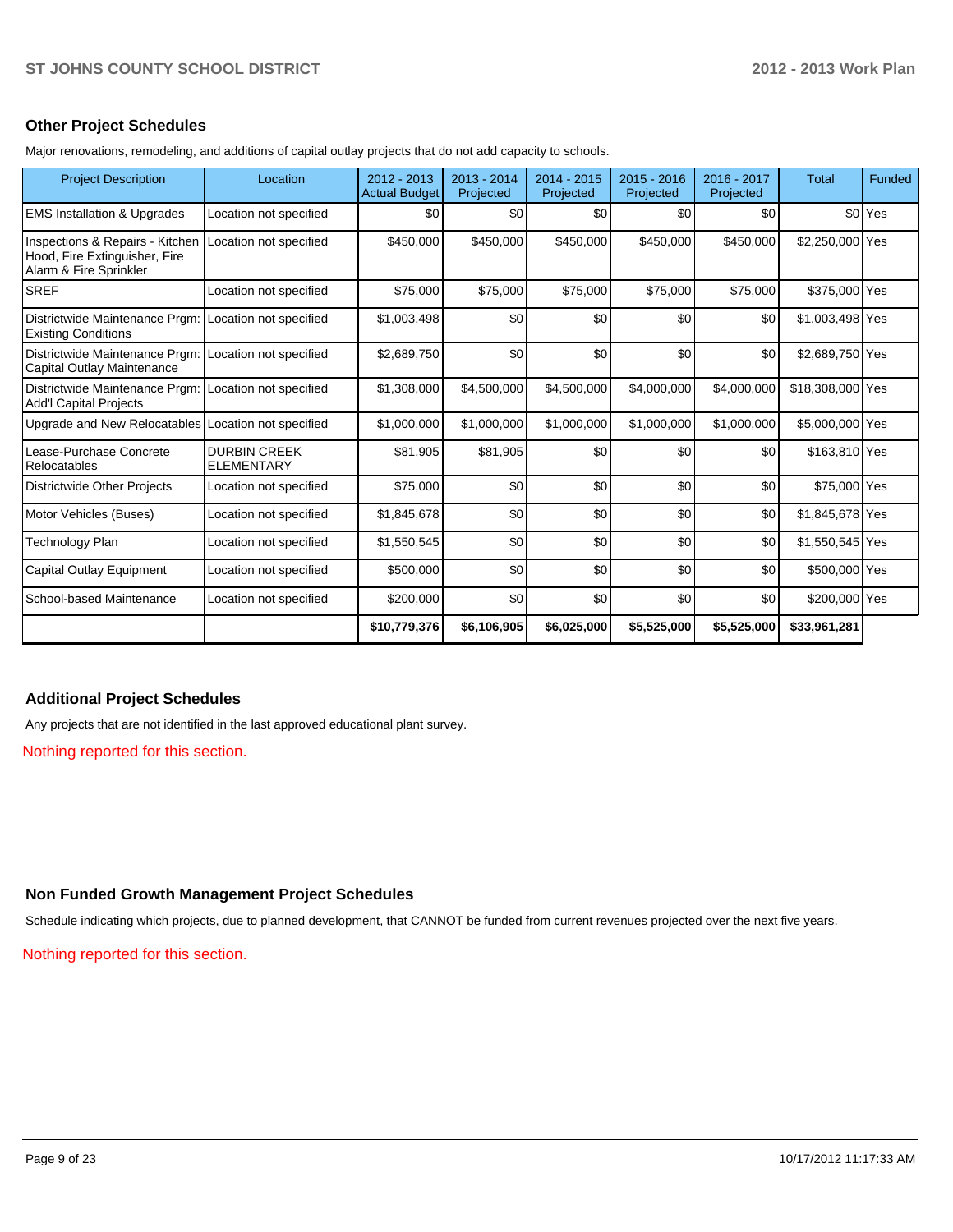# **Capacity Tracking**

| Location                                                       | $2012 -$<br>2013 Satis.<br>Stu. Sta. | Actual<br>$2012 -$<br><b>2013 FISH</b><br>Capacity | Actual<br>$2011 -$<br>2012<br><b>COFTE</b> | # Class<br><b>Rooms</b> | Actual<br>Average<br>$2012 -$<br>2013 Class<br><b>Size</b> | Actual<br>$2012 -$<br>2013<br><b>Utilization</b> | <b>New</b><br>Stu.<br>Capacity | <b>New</b><br>Rooms to<br>be<br>Added/Re<br>moved | Projected<br>$2016 -$<br>2017<br><b>COFTE</b> | Projected<br>$2016 -$<br>2017<br><b>Utilization</b> | Projected<br>$2016 -$<br>2017 Class<br><b>Size</b> |
|----------------------------------------------------------------|--------------------------------------|----------------------------------------------------|--------------------------------------------|-------------------------|------------------------------------------------------------|--------------------------------------------------|--------------------------------|---------------------------------------------------|-----------------------------------------------|-----------------------------------------------------|----------------------------------------------------|
| <b>CROOKSHANK</b><br><b>ELEMENTARY</b>                         | 844                                  | 844                                                | 686                                        | 46                      | 15                                                         | 81.00 %                                          | $-298$                         | $-15$                                             | 546                                           | 100.00%                                             | 18                                                 |
| <b>EVELYN HAMBLEN</b><br><b>EDUCATION CENTER</b>               | 263                                  | 263                                                | 66                                         | 15                      | 4                                                          | 25.00 %                                          | $\Omega$                       | $\Omega$                                          | 75                                            | 29.00 %                                             | 5                                                  |
| <b>KETTERLINUS</b><br>ELEMENTARY                               | 485                                  | 485                                                | 476                                        | 26                      | 18                                                         | 98.00 %                                          | $\Omega$                       | $\Omega$                                          | 485                                           | 100.00%                                             | 19                                                 |
| PONTE VEDRA-PALM<br><b>VALLEY ELEMENTARY</b>                   | 612                                  | 612                                                | 564                                        | 34                      | 17                                                         | 92.00 %                                          | $-18$                          | 1                                                 | 594                                           | 100.00%                                             | 17                                                 |
| <b>R B HUNT ELEMENTARY</b>                                     | 699                                  | 699                                                | 693                                        | 37                      | 19                                                         | 99.00 %                                          | $\Omega$                       | $\Omega$                                          | 699                                           | 100.00%                                             | 19                                                 |
| <b>MURRAY MIDDLE</b>                                           | 1,093                                | 983                                                | 693                                        | 49                      | 14                                                         | 70.00 %                                          | 0                              | $\Omega$                                          | 983                                           | 100.00%                                             | 20                                                 |
| <b>SAINT AUGUSTINE</b><br><b>SENIOR HIGH</b>                   | 1,876                                | 1,782                                              | 1,616                                      | 78                      | 21                                                         | 91.00 %                                          | $\Omega$                       | $\Omega$                                          | 1,782                                         | 100.00%                                             | 23                                                 |
| <b>WEBSTER</b><br><b>ELEMENTARY</b>                            | 995                                  | 995                                                | 575                                        | 58                      | 10                                                         | 58.00 %                                          | $\Omega$                       | $\Omega$                                          | 974                                           | 98.00 %                                             | 17                                                 |
| <b>FIRST COAST</b><br>TECHNICAL INSTITUTE                      | 1,307                                | 1,568                                              | 237                                        | 80                      | 3                                                          | 15.00 %                                          | $\Omega$                       | $\Omega$                                          | 250                                           | 16.00 %                                             | 3                                                  |
| <b>JULINGTON CREEK</b><br>ELEMENTARY                           | 1,082                                | 1,082                                              | 974                                        | 58                      | 17                                                         | 90.00 %                                          | $-108$                         | -6                                                | 974                                           | 100.00%                                             | 19                                                 |
| ALLEN D NEASE<br><b>SENIOR HIGH</b>                            | 1,825                                | 1,733                                              | 1,574                                      | 73                      | 22                                                         | 91.00 %                                          | $-350$                         | $-14$                                             | 1,383                                         | 100.00%                                             | 23                                                 |
| W DOUGLAS HARTLEY<br><b>ELEMENTARY</b>                         | 729                                  | 729                                                | 622                                        | 40                      | 16                                                         | 85.00 %                                          | 0                              | $\Omega$                                          | 729                                           | 100.00%                                             | 18                                                 |
| SEBASTIAN MIDDLE                                               | 906                                  | 815                                                | 669                                        | 44                      | 15                                                         | 82.00 %                                          | $\Omega$                       | $\Omega$                                          | 815                                           | 100.00%                                             | 19                                                 |
| ALICE B LANDRUM<br><b>MIDDLE</b>                               | 1,171                                | 1,053                                              | 1,225                                      | 56                      | 22                                                         | 116.00%                                          | $-176$                         | -8                                                | 877                                           | 100.00%                                             | 18                                                 |
| SWITZERLAND POINT<br><b>MIDDLE</b>                             | 1,117                                | 1,005                                              | 960                                        | 53                      | 18                                                         | 96.00 %                                          | $-132$                         | $-6$                                              | 873                                           | 100.00%                                             | 19                                                 |
| <b>OSCEOLA</b><br><b>ELEMENTARY</b>                            | 856                                  | 856                                                | 713                                        | 46                      | 15                                                         | 83.00 %                                          | $-108$                         | -6                                                | 748                                           | 100.00%                                             | 19                                                 |
| <b>MILL CREEK</b><br><b>ELEMENTARY</b>                         | 1,043                                | 1,043                                              | 1,054                                      | 55                      | 19                                                         | 101.00%                                          | 0                              | $\Omega$                                          | 1,043                                         | 100.00%                                             | 19                                                 |
| <b>MARJORIE KINNAN</b><br><b>RAWLINGS</b><br><b>ELEMENTARY</b> | 739                                  | 739                                                | 648                                        | 37                      | 18                                                         | 88.00 %                                          | $\Omega$                       | $\Omega$                                          | 739                                           | 100.00%                                             | 20                                                 |
| <b>OTIS A MASON</b><br>ELEMENTARY                              | 669                                  | 669                                                | 584                                        | 36                      | 16                                                         | 87.00 %                                          | 0                              | 0                                                 | 669                                           | 100.00 %                                            | 19                                                 |
| <b>CUNNINGHAM CREEK</b><br><b>ELEMENTARY</b>                   | 1,006                                | 1,006                                              | 760                                        | 53                      | 14                                                         | 76.00 %                                          | $-360$                         | $-20$                                             | 646                                           | 100.00%                                             | 20                                                 |
| <b>GAMBLE ROGERS</b><br><b>MIDDLE</b>                          | 1,005                                | 904                                                | 876                                        | 47                      | 19                                                         | 97.00 %                                          | $\overline{0}$                 | 0                                                 | 904                                           | 100.00 %                                            | 19                                                 |
| <b>OCEAN PALMS</b><br>ELEMENTARY                               | 901                                  | 901                                                | 765                                        | 48                      | 16                                                         | 85.00 %                                          | $-234$                         | $-13$                                             | 667                                           | 100.00%                                             | 19                                                 |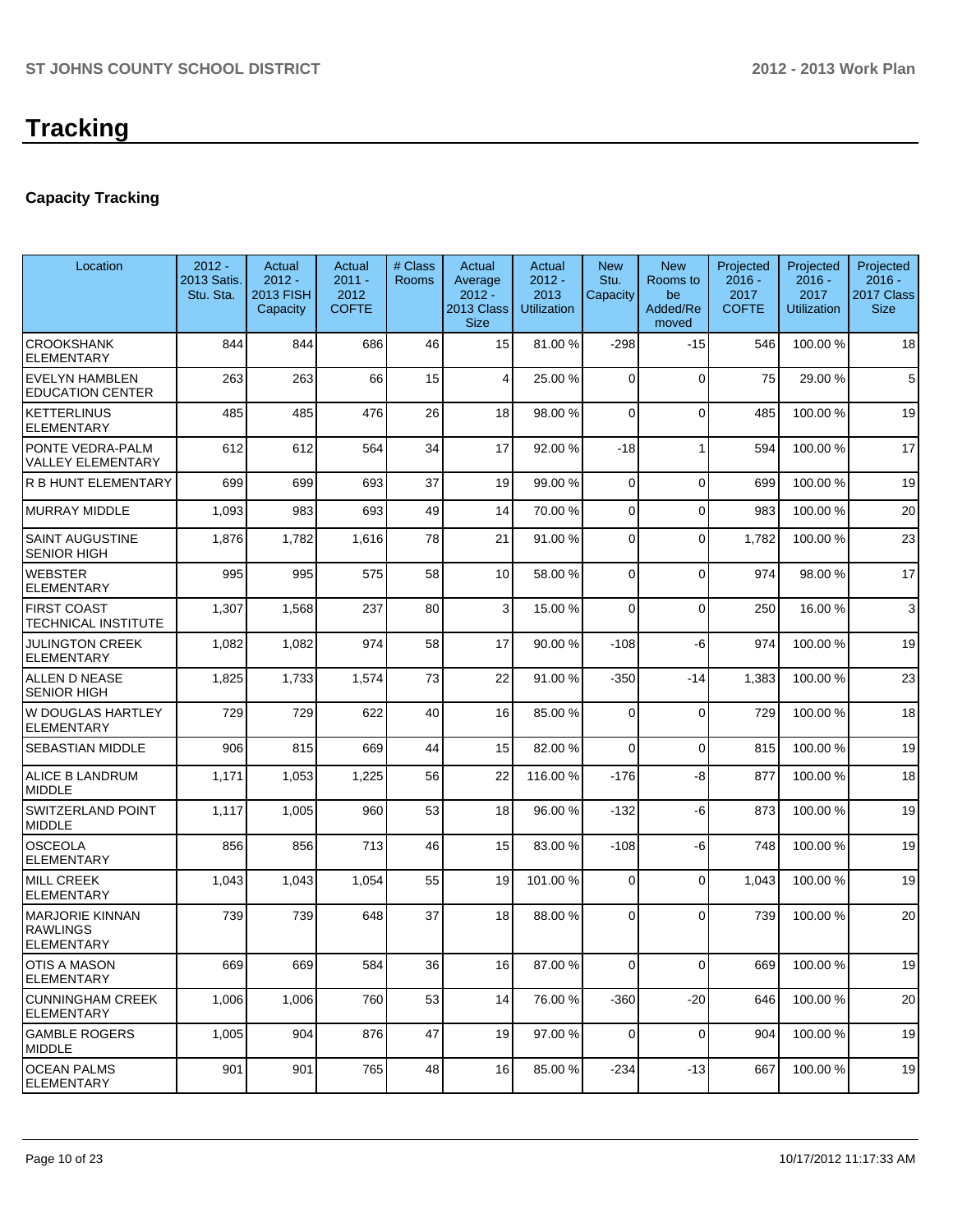| <b>PEDRO MENENDEZ</b><br><b>SENIOR HIGH</b>  | 1,567  | 1,488    | 1,324  | 62    | 21       | 89.00 %  | $-50$    | -2       | 1,438  | 100.00%  | 24 |
|----------------------------------------------|--------|----------|--------|-------|----------|----------|----------|----------|--------|----------|----|
| IBARTRAM TRAIL<br><b>SENIOR HIGH</b>         | 2,074  | 1,970    | 1,599  | 84    | 19       | 81.00 %  | 0        | $\Omega$ | 1,970  | 100.00%  | 23 |
| <b>FRUIT COVE MIDDLE</b>                     | 1,420  | 1,278    | 1,448  | 61    | 24       | 113.00 % | $-220$   | $-10$    | 1,058  | 100.00%  | 21 |
| IDURBIN CREEK<br><b>IELEMENTARY</b>          | 1,230  | 1,230    | 1,092  | 63    | 17       | 89.00 %  | $-372$   | $-12$    | 858    | 100.00 % | 17 |
| <b>ITIMBERLIN CREEK</b><br><b>ELEMENTARY</b> | 1,030  | 1,030    | 916    | 55    | 17       | 89.00 %  | $-270$   | $-15$    | 760    | 100.00%  | 19 |
| ISOUTH WOODS<br>IELEMENTARY                  | 742    | 742      | 570    | 39    | 15       | 77.00 %  | $-108$   | -6       | 634    | 100.00%  | 19 |
| IHICKORY CREEK<br>IELEMENTARY                | 760    | 760      | 592    | 40    | 15       | 78.00 %  | $\Omega$ | $\Omega$ | 760    | 100.00%  | 19 |
| Wards Creek Elementary                       | 850    | 850      | 756    | 45    | 17       | 89.00 %  | $\Omega$ | $\Omega$ | 850    | 100.00%  | 19 |
| Pacetti Bay Middle School                    | 1,136  | 1,022    | 955    | 50    | 19       | 93.00 %  | $\Omega$ | $\Omega$ | 1,022  | 100.00%  | 20 |
| Creekside High School                        | 1,768  | 1,679    | 1,613  | 72    | 22       | 96.00 %  | $-250$   | $-10$    | 1,429  | 100.00 % | 23 |
| Ponte Vedra High School                      | 1,511  | 1,435    | 1,474  | 64    | 23       | 103.00 % | $\Omega$ | $\Omega$ | 1,435  | 100.00%  | 22 |
| Liberty PInes Academy                        | 1,580  | 1,422    | 1,242  | 73    | 17       | 87.00 %  | $-304$   | $-16$    | 1,118  | 100.00%  | 20 |
| Palencia Elementary<br>School                | 753    | $\Omega$ | 0      | 42    | $\Omega$ | 0.00 %   | $\Omega$ | $\Omega$ | 753    | 0.00%    | 18 |
|                                              | 37,644 | 35,672   | 30,609 | 1,819 | 17       | 85.81 %  | $-3,358$ | $-158$   | 31,540 | 97.60%   | 19 |

The COFTE Projected Total (31,540) for 2016 - 2017 must match the Official Forecasted COFTE Total (34,448 ) for 2016 - 2017 before this section can be completed. In the event that the COFTE Projected Total does not match the Official forecasted COFTE, then the Balanced Projected COFTE Table should be used to balance COFTE.

| Projected COFTE for 2016 - 2017 |        |  |  |  |  |  |
|---------------------------------|--------|--|--|--|--|--|
| Elementary (PK-3)               | 10,039 |  |  |  |  |  |
| Middle (4-8)                    | 13,591 |  |  |  |  |  |
| High (9-12)                     | 10,818 |  |  |  |  |  |
|                                 | 34,448 |  |  |  |  |  |

| <b>Grade Level Type</b> | <b>Balanced Projected</b><br>COFTE for 2016 - 2017 |
|-------------------------|----------------------------------------------------|
| Elementary (PK-3)       | 1,080                                              |
| Middle $(4-8)$          | 1,208                                              |
| High (9-12)             | 62                                                 |
|                         | 34,448                                             |

#### **Relocatable Replacement**

Number of relocatable classrooms clearly identified and scheduled for replacement in the school board adopted financially feasible 5-year district work program.

| Location                     | $2012 - 2013$ | 2013 - 2014 | 2014 - 2015 | 2015 - 2016 | 2016 - 2017 | Year 5 Total |
|------------------------------|---------------|-------------|-------------|-------------|-------------|--------------|
| <b>CROOKSHANK ELEMENTARY</b> |               |             |             | 15          |             | 15           |
| JULINGTON CREEK ELEMENTARY   |               |             |             |             |             |              |
| ALLEN D NEASE SENIOR HIGH    |               |             |             |             |             | 14           |
| ALICE B LANDRUM MIDDLE       |               |             |             |             |             |              |
| ISWITZERLAND POINT MIDDLE    |               |             |             |             |             |              |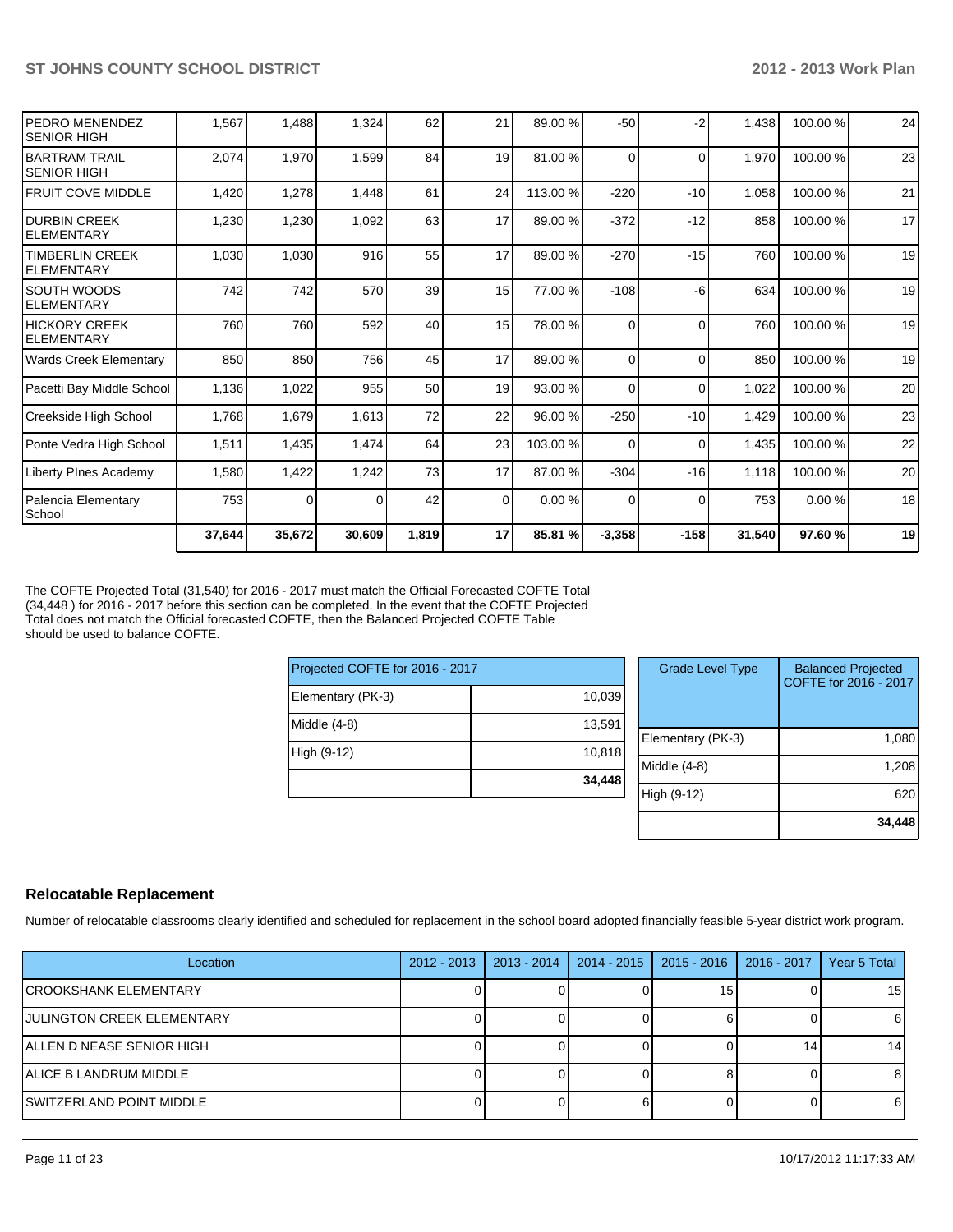| lOSCEOLA ELEMENTARY                    | 0        | o        |    | 6 I      |              | 6   |
|----------------------------------------|----------|----------|----|----------|--------------|-----|
| IMILL CREEK ELEMENTARY                 | 15       | 0        |    | $\Omega$ |              | 15  |
| MARJORIE KINNAN RAWLINGS ELEMENTARY    | $\Omega$ | U        | r  |          |              |     |
| ICUNNINGHAM CREEK ELEMENTARY           | $\Omega$ | 0        | 20 | $\Omega$ |              | 20  |
| IOCEAN PALMS ELEMENTARY                | $\Omega$ | 0        | C  | 13       | <sup>0</sup> | 13  |
| PEDRO MENENDEZ SENIOR HIGH             | $\Omega$ | $\Omega$ |    | 0        |              | 2   |
| IBARTRAM TRAIL SENIOR HIGH             |          | 0        | C  | $\Omega$ |              |     |
| <b>IFRUIT COVE MIDDLE</b>              | $\Omega$ | U        | 10 | $\Omega$ |              | 10  |
| <b>DURBIN CREEK ELEMENTARY</b>         | $\Omega$ | n        | 12 | $\Omega$ |              | 12  |
| <b>TIMBERLIN CREEK ELEMENTARY</b>      | $\Omega$ | $\Omega$ | ſ  | 15       |              | 15  |
| SOUTH WOODS ELEMENTARY                 | $\Omega$ | U        |    | 6        |              | 6   |
| Creekside High School                  | $\Omega$ | $\Omega$ | r  | $\Omega$ | 10           | 10  |
| Liberty PInes Academy                  | $\Omega$ | 0        | ſ  | 16       |              | 16  |
| <b>Total Relocatable Replacements:</b> | 16       |          | 48 | 86       | 26           | 176 |

## **Charter Schools Tracking**

Information regarding the use of charter schools.

| Location-Type                                                                                              | # Relocatable<br>units or<br>permanent<br>classrooms | Owner              | <b>Year Started or</b><br>Scheduled | <b>Student</b><br><b>Stations</b> | <b>Students</b><br>Enrolled | Years in<br>Contract | <b>Total Charter</b><br><b>Students</b><br>projected for<br>2016 - 2017 |
|------------------------------------------------------------------------------------------------------------|------------------------------------------------------|--------------------|-------------------------------------|-----------------------------------|-----------------------------|----------------------|-------------------------------------------------------------------------|
| ABLE; Grades 5-8; 7 Williams<br>St., St. Augustine, FL, 32084                                              |                                                      | 6 PRIVATE          | 2006                                | 158                               | 119                         | 4                    | 176                                                                     |
| Therapeutic Learning Center<br>(TLC); PK; 2101 ARC Drive St.<br>Augustine, FL 32084                        |                                                      | 2 PRIVATE          | 2000                                | 20                                | 17                          |                      | 20                                                                      |
| St. Johns Community Campus;<br>ESE Ages 18-22; 62 Cuna Street,<br>St. Augustine, FL 32084                  |                                                      | 4 <b>PRIVATE</b>   | 2010                                | 20                                | 9                           |                      | 20                                                                      |
| St. Augustine Public Montessori;<br>Grades 1-6; 7A Williams St., St.<br>Augustine, FL, 32084               |                                                      | 2 <b>I</b> PRIVATE | 2012                                | 52                                | 36 <sup>1</sup>             | 4                    | 132                                                                     |
| St. Paul School of Excellence;<br>Grades K-5; 100 Martin Luther<br>King Avenue, St. Augustine, FL<br>32084 |                                                      | 2 <b>I</b> PRIVATE | 2012                                | 54                                | 31                          | Δ                    | 216                                                                     |
|                                                                                                            | 16                                                   |                    |                                     | 304                               | 212                         |                      | 564                                                                     |

## **Special Purpose Classrooms Tracking**

The number of classrooms that will be used for certain special purposes in the current year, by facility and type of classroom, that the district will, 1), not use for educational purposes, and 2), the co-teaching classrooms that are not open plan classrooms and will be used for educational purposes.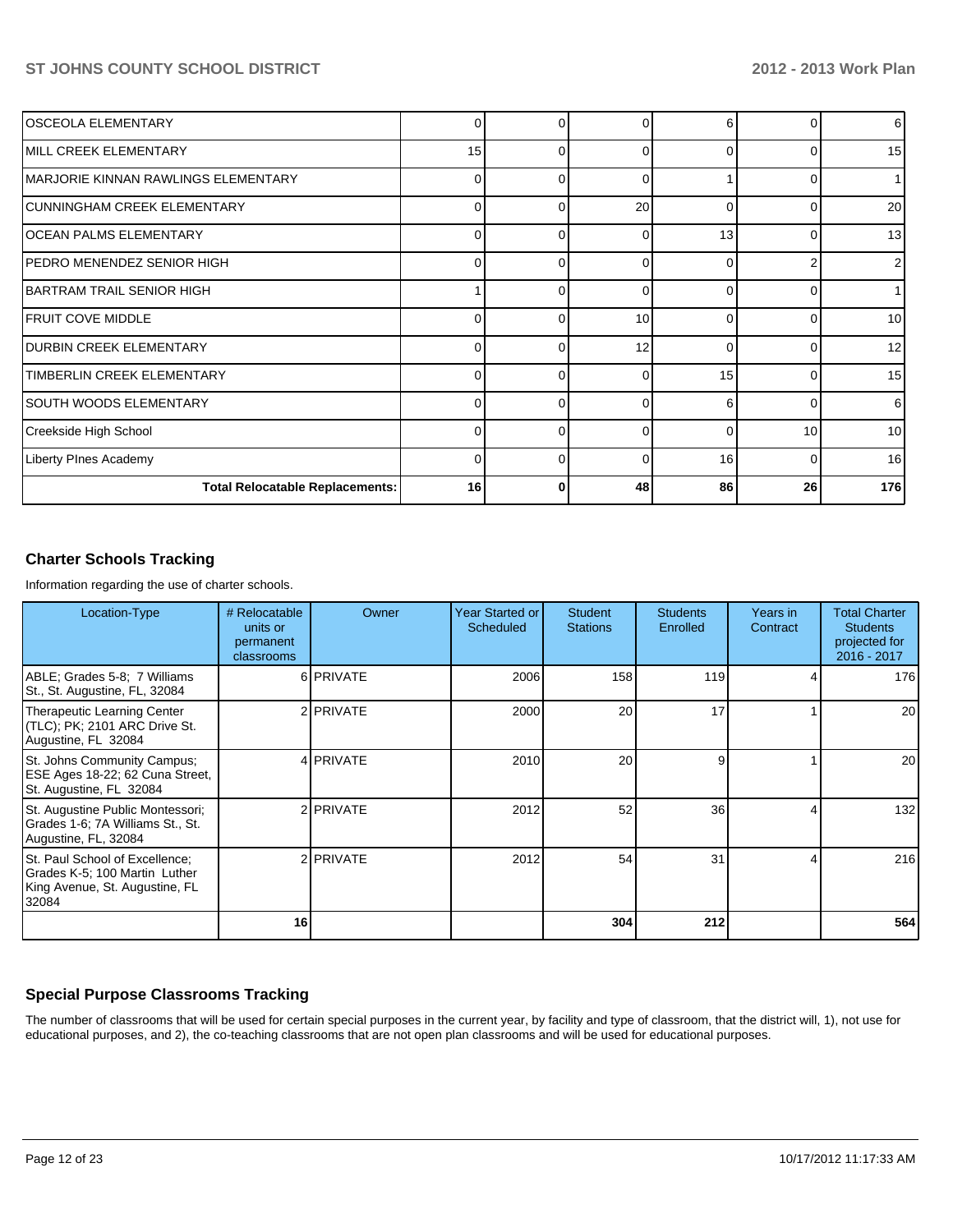| School                                               | School Type                          | # of Elementary<br>K-3 Classrooms | # of Middle 4-8<br>Classrooms        | # of High 9-12<br><b>Classrooms</b> | # of ESE<br>Classrooms        | # of Combo<br>Classrooms        | <b>Total</b><br>Classrooms |
|------------------------------------------------------|--------------------------------------|-----------------------------------|--------------------------------------|-------------------------------------|-------------------------------|---------------------------------|----------------------------|
|                                                      | <b>Total Educational Classrooms:</b> | 0                                 | $\bf{0}$                             | 0                                   | 0                             | 0                               | 0                          |
| School                                               | School Type                          | # of Elementary<br>K-3 Classrooms | # of Middle 4-8<br><b>Classrooms</b> | # of High 9-12<br><b>Classrooms</b> | # of ESE<br><b>Classrooms</b> | # of Combo<br><b>Classrooms</b> | <b>Total</b><br>Classrooms |
| MILL CREEK ELEMENTARY                                | Co-Teaching                          |                                   |                                      | 0                                   | 0                             | $\Omega$                        | 4                          |
| <b>MARJORIE KINNAN RAWLINGS</b><br><b>ELEMENTARY</b> | Co-Teaching                          |                                   |                                      |                                     |                               | 0                               | 5                          |
| <b>OTIS A MASON ELEMENTARY</b>                       | Co-Teaching                          |                                   |                                      | $\Omega$                            | $\Omega$                      | $\Omega$                        | 5                          |
| <b>SEBASTIAN MIDDLE</b>                              | Co-Teaching                          | 0                                 | 2                                    | $\Omega$                            | $\Omega$                      | $\Omega$                        | 2                          |
| SWITZERLAND POINT MIDDLE                             | Co-Teaching                          | 0                                 | 3                                    | $\Omega$                            | $\Omega$                      | $\Omega$                        | 3                          |
| <b>OSCEOLA ELEMENTARY</b>                            | Co-Teaching                          |                                   | 2                                    | 0                                   | $\Omega$                      | $\Omega$                        | 3                          |
| SAINT AUGUSTINE SENIOR HIGH                          | Co-Teaching                          | ሰ                                 | 0                                    |                                     | $\Omega$                      | $\Omega$                        | 1                          |
| <b>WEBSTER ELEMENTARY</b>                            | Co-Teaching                          |                                   | 0                                    | 0                                   | $\Omega$                      | $\Omega$                        | $\mathbf{1}$               |
| <b>JULINGTON CREEK</b><br><b>ELEMENTARY</b>          | Co-Teaching                          |                                   |                                      | 0                                   | $\Omega$                      | $\Omega$                        | 3                          |
| ALLEN D NEASE SENIOR HIGH                            | Co-Teaching                          | 0                                 | $\Omega$                             | 3                                   | $\Omega$                      | 0                               | 3                          |
| <b>W DOUGLAS HARTLEY</b><br><b>ELEMENTARY</b>        | Co-Teaching                          | 2                                 |                                      | 0                                   | $\Omega$                      | $\Omega$                        | 3                          |
| <b>KETTERLINUS ELEMENTARY</b>                        | Co-Teaching                          | 8                                 | 3                                    | $\Omega$                            | $\Omega$                      | $\mathbf 0$                     | 11                         |
| PONTE VEDRA-PALM VALLEY<br><b>ELEMENTARY</b>         | Co-Teaching                          | g                                 |                                      | 0                                   | $\Omega$                      | 0                               | 10                         |
| <b>R B HUNT ELEMENTARY</b>                           | Co-Teaching                          | 2                                 | 2                                    | 0                                   | 0                             | 0                               | 4                          |
| <b>Wards Creek Elementary</b>                        | Co-Teaching                          |                                   | 0                                    | 0                                   | 0                             | 0                               | 3                          |
| Pacetti Bay Middle School                            | Co-Teaching                          | ი                                 |                                      | 0                                   | 0                             | 0                               | $\mathbf 1$                |
| <b>TIMBERLIN CREEK ELEMENTARY</b>                    | Co-Teaching                          |                                   | 2                                    | 0                                   | 0                             | $\Omega$                        | 4                          |
| <b>HICKORY CREEK ELEMENTARY</b>                      | Co-Teaching                          | 5                                 |                                      | 0                                   | 0                             | 0                               | 6                          |
| <b>CROOKSHANK ELEMENTARY</b>                         | Co-Teaching                          |                                   | o                                    | 0                                   | 0                             | 0                               | $\mathbf 1$                |
| PEDRO MENENDEZ SENIOR HIGH Co-Teaching               |                                      |                                   |                                      |                                     | ΩI                            | 0                               | 3                          |
| FRUIT COVE MIDDLE                                    | Co-Teaching                          | $\mathbf 0$                       | 3                                    | 0                                   | $\overline{0}$                | 0                               | 3                          |
| Creekside High School                                | Co-Teaching                          | $\mathbf 0$                       | 0                                    | 4                                   | $\overline{0}$                | $\mathbf 0$                     | $\overline{4}$             |
| Ponte Vedra High School                              | Co-Teaching                          | $\mathbf 0$                       | 0                                    | 6                                   | $\mathbf{2}$                  | $\mathbf 0$                     | 8                          |
| DURBIN CREEK ELEMENTARY                              | Co-Teaching                          | 6                                 | 4                                    | 0                                   | $\overline{0}$                | 0                               | 10                         |
| <b>GAMBLE ROGERS MIDDLE</b>                          | Co-Teaching                          | $\mathbf 0$                       | 2                                    | 0                                   | $\overline{0}$                | $\mathbf 0$                     | 2 <sub>1</sub>             |
| OCEAN PALMS ELEMENTARY                               | Co-Teaching                          | 3                                 | 2                                    | 0                                   | $\overline{0}$                | 0                               | 5                          |
| <b>Liberty PInes Academy</b>                         | Co-Teaching                          |                                   |                                      | 0                                   | $\overline{0}$                | $\mathbf 0$                     | 2 <sub>1</sub>             |
| Palencia Elementary School                           | Co-Teaching                          | 2                                 | 2                                    | 0                                   | 0                             | 0                               | $\overline{4}$             |
|                                                      | <b>Total Co-Teaching Classrooms:</b> | 58                                | 37                                   | 17                                  | $\mathbf{2}$                  | 0                               | 114                        |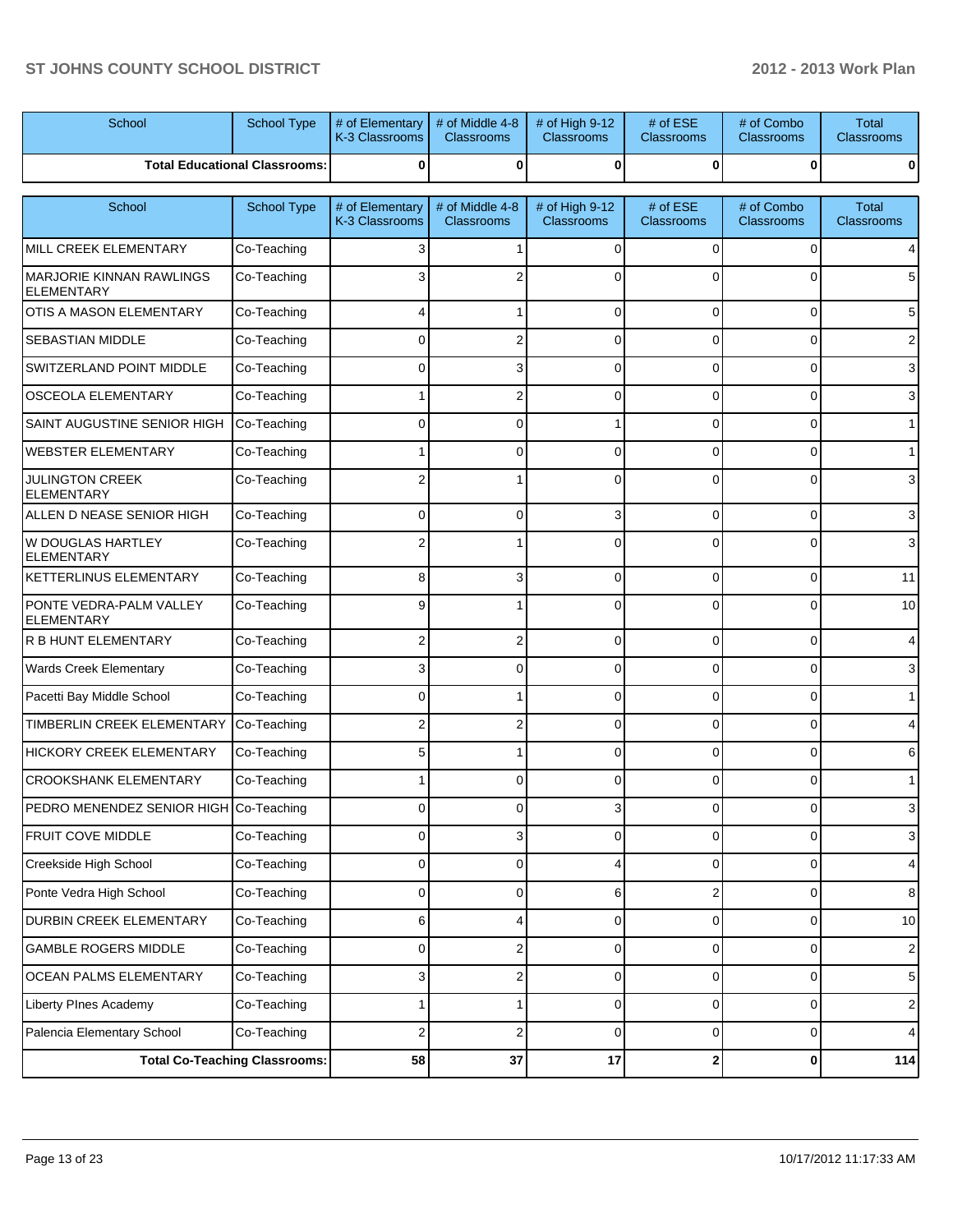#### **Infrastructure Tracking**

**Necessary offsite infrastructure requirements resulting from expansions or new schools. This section should include infrastructure information related to capacity project schedules and other project schedules (Section 4).**

New K-8 HH: Water and sewer line extensions and road improvements for access.

New K-8 II: Water and sewer line extensions and road improvements for access.

New High School FFF: Water and sewer line extensions and road improvements for access.

**Proposed location of planned facilities, whether those locations are consistent with the comprehensive plans of all affected local governments, and recommendations for infrastructure and other improvements to land adjacent to existing facilities. Provisions of 1013.33(12), (13) and (14) and 1013.36 must be addressed for new facilities planned within the 1st three years of the plan (Section 5).**

New K-8 HH: Durbin Crossing DRI

New K-8 II: Site TBD.

New High School FFF: Site TBD.

**Consistent with Comp Plan?** Yes

#### **Net New Classrooms**

The number of classrooms, by grade level and type of construction, that were added during the last fiscal year.

| List the net new classrooms added in the 2011 - 2012 fiscal year.                                                                                       |                              |                                   |                                |                                                                        | vear.                         |                            | List the net new classrooms to be added in the 2012 - 2013 fiscal |                        |
|---------------------------------------------------------------------------------------------------------------------------------------------------------|------------------------------|-----------------------------------|--------------------------------|------------------------------------------------------------------------|-------------------------------|----------------------------|-------------------------------------------------------------------|------------------------|
| "Classrooms" is defined as capacity carrying classrooms that are added to increase<br>capacity to enable the district to meet the Class Size Amendment. |                              |                                   |                                | Totals for fiscal year 2012 - 2013 should match totals in Section 15A. |                               |                            |                                                                   |                        |
| Location                                                                                                                                                | $2011 - 2012$ #<br>Permanent | $2011 - 2012$ #<br><b>Modular</b> | $2011 - 2012$ #<br>Relocatable | $2011 - 2012$<br>Total                                                 | $2012 - 2013 \#$<br>Permanent | $2012 - 2013$ #<br>Modular | $2012 - 2013 \#$<br>Relocatable                                   | $2012 - 2013$<br>Total |
| Elementary (PK-3)                                                                                                                                       | 28                           |                                   |                                | 19                                                                     |                               |                            |                                                                   | $\Omega$               |
| Middle (4-8)                                                                                                                                            | 10                           |                                   |                                | 16                                                                     |                               |                            |                                                                   | $\Omega$               |
| High (9-12)                                                                                                                                             |                              |                                   |                                |                                                                        |                               |                            |                                                                   | $\Omega$               |
|                                                                                                                                                         | 38                           |                                   |                                | 42                                                                     |                               |                            | 0                                                                 | $\mathbf{0}$           |

#### **Relocatable Student Stations**

Number of students that will be educated in relocatable units, by school, in the current year, and the projected number of students for each of the years in the workplan.

| <b>Site</b>                         | $2012 - 2013$ | $2013 - 2014$ | $2014 - 2015$ | $2015 - 2016$ | 2016 - 2017 | 5 Year Average |
|-------------------------------------|---------------|---------------|---------------|---------------|-------------|----------------|
| MILL CREEK ELEMENTARY               | 80            |               |               |               |             | 16             |
| MARJORIE KINNAN RAWLINGS ELEMENTARY |               | 18            | 18.           |               |             |                |
| IOTIS A MASON ELEMENTARY            |               |               |               |               |             | 0              |
| CUNNINGHAM CREEK ELEMENTARY         | 360           | 360           |               |               |             | 144            |
| <b>GAMBLE ROGERS MIDDLE</b>         |               |               |               |               |             | $\Omega$       |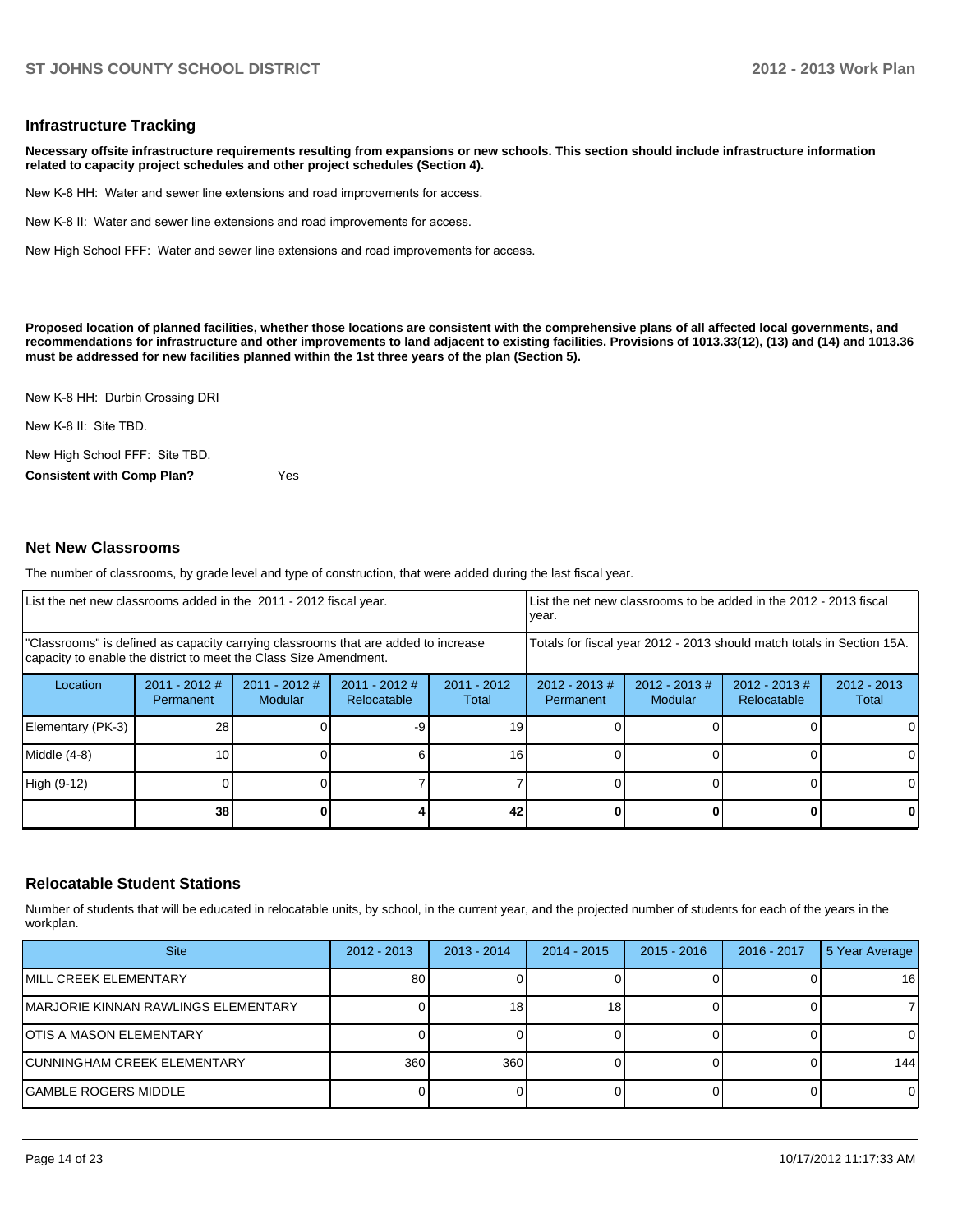| <b>OCEAN PALMS ELEMENTARY</b>                     | 234            | 234      | 234      | $\Omega$ | 0        | 140            |
|---------------------------------------------------|----------------|----------|----------|----------|----------|----------------|
| PEDRO MENENDEZ SENIOR HIGH                        | 50             | 50       | 50       | 50       | 0        | 40             |
| <b>BARTRAM TRAIL SENIOR HIGH</b>                  | 25             | $\Omega$ | 0        | $\Omega$ | 0        | 5              |
| <b>FRUIT COVE MIDDLE</b>                          | 220            | 220      | 0        | $\Omega$ | 0        | 88             |
| Creekside High School                             | 250            | 250      | 250      | 250      | 0        | 200            |
| Ponte Vedra High School                           | 0              | 0        | 0        | $\Omega$ | 0        | 0              |
| <b>DURBIN CREEK ELEMENTARY</b>                    | 372            | 372      | 0        | $\Omega$ | 0        | 149            |
| <b>Wards Creek Elementary</b>                     | 90             | 90       | 90       | 90       | 90       | 90             |
| Pacetti Bay Middle School                         | 0              | $\Omega$ | 0        | $\Omega$ | 0        | 0              |
| TIMBERLIN CREEK ELEMENTARY                        | 270            | 270      | 270      | $\Omega$ | 0        | 162            |
| <b>SOUTH WOODS ELEMENTARY</b>                     | 108            | 108      | 108      | $\Omega$ | 0        | 65             |
| <b>HICKORY CREEK ELEMENTARY</b>                   | 0              | $\Omega$ | 0        | $\Omega$ | 0        | 0              |
| <b>CROOKSHANK ELEMENTARY</b>                      | 298            | 298      | 298      | $\Omega$ | 0        | 179            |
| EVELYN HAMBLEN EDUCATION CENTER                   | 0              | 0        | 0        | $\Omega$ | 0        | 0              |
| <b>KETTERLINUS ELEMENTARY</b>                     | 0              | $\Omega$ | 0        | $\Omega$ | 0        | 0              |
| PONTE VEDRA-PALM VALLEY ELEMENTARY                | 18             | $\Omega$ | $\Omega$ | $\Omega$ | $\Omega$ | 4              |
| R B HUNT ELEMENTARY                               | 144            | 144      | 144      | 144      | 144      | 144            |
| <b>MURRAY MIDDLE</b>                              | 0              | 0        | 0        | $\Omega$ | 0        | 0              |
| SAINT AUGUSTINE SENIOR HIGH                       | 0              | 0        | 0        | $\Omega$ | $\Omega$ | 0              |
| <b>WEBSTER ELEMENTARY</b>                         | 36             | 36       | 36       | 36       | 36       | 36             |
| FIRST COAST TECHNICAL INSTITUTE                   | 152            | 48       | 48       | 48       | 48       | 69             |
| JULINGTON CREEK ELEMENTARY                        | 54             | 54       | 54       | 54       | 0        | 43             |
| ALLEN D NEASE SENIOR HIGH                         | 350            | 350      | 350      | 350      | 0        | 280            |
| W DOUGLAS HARTLEY ELEMENTARY                      | 0              | 0        | 0        | 0        | 0        | 0              |
| <b>SEBASTIAN MIDDLE</b>                           | 0              | 0        | 0        | 0        | 0        | 0              |
| ALICE B LANDRUM MIDDLE                            | 176            | 176      | 176      | 0        | 0        | 106            |
| SWITZERLAND POINT MIDDLE                          | 132            | 132      | 0        | 0        | 0        | 53             |
| OSCEOLA ELEMENTARY                                | 108            | 108      | 108      | 0        | 0        | 65             |
| Liberty PInes Academy                             | 304            | 268      | 268      | 0        | 0        | 168            |
| Palencia Elementary School                        | $\overline{0}$ | 0        | 0        | 0        | 0        | $\overline{0}$ |
| Totals for ST JOHNS COUNTY SCHOOL DISTRICT        |                |          |          |          |          |                |
| Total students in relocatables by year.           | 3,831          | 3,586    | 2,502    | 1,022    | 318      | 2,252          |
| Total number of COFTE students projected by year. | 31,311         | 32,021   | 32,707   | 33,460   | 34,448   | 32,789         |
| Percent in relocatables by year.                  | 12 %           | 11 %     | 8%       | 3%       | $1\%$    | 7%             |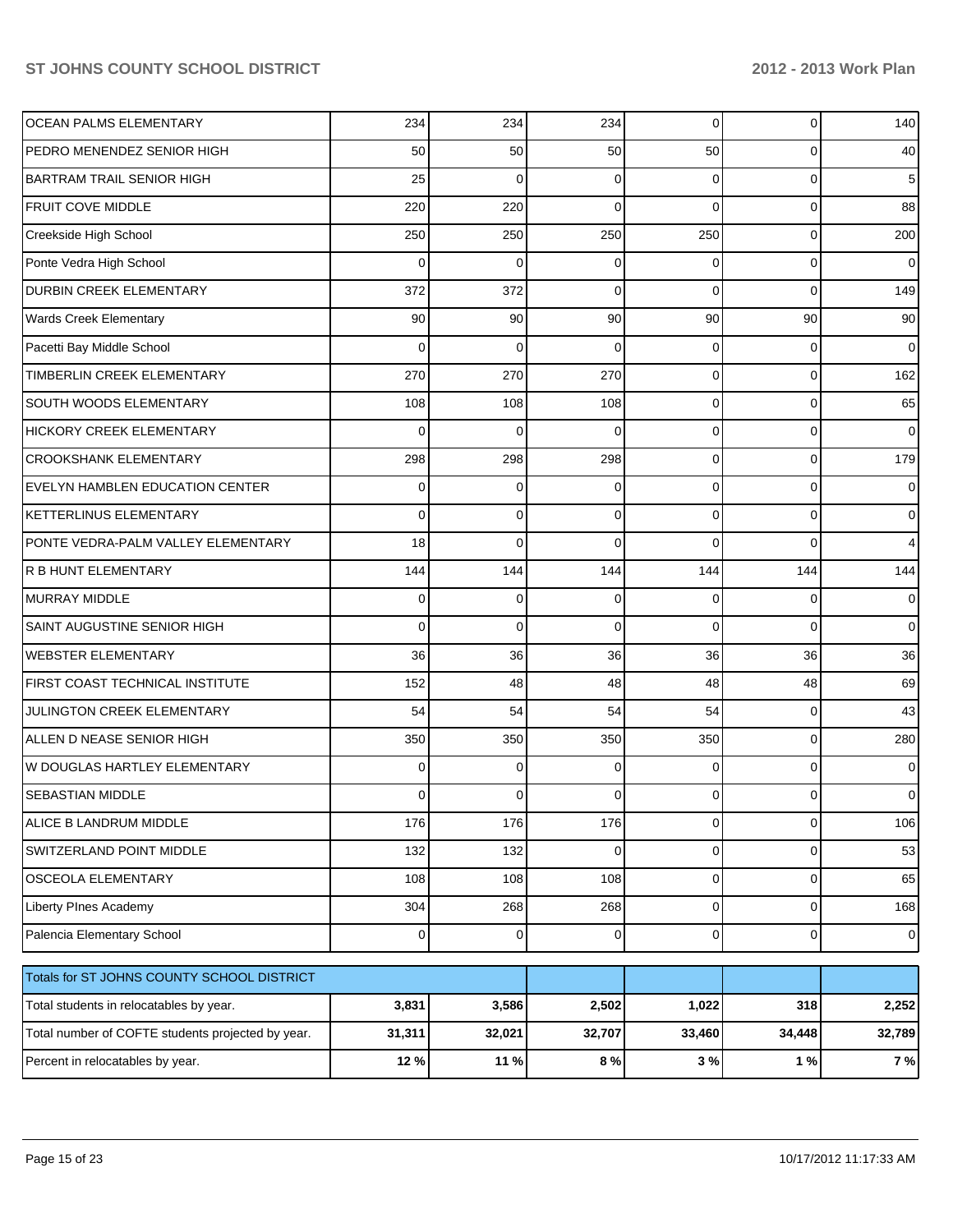#### **Leased Facilities Tracking**

Exising leased facilities and plans for the acquisition of leased facilities, including the number of classrooms and student stations, as reported in the educational plant survey, that are planned in that location at the end of the five year workplan.

| Location                                   | # of Leased<br>Classrooms 2012 -<br>2013 | <b>FISH Student</b><br><b>Stations</b> | Owner              | # of Leased<br>Classrooms 2016 -<br>2017 | <b>FISH Student</b><br><b>Stations</b> |
|--------------------------------------------|------------------------------------------|----------------------------------------|--------------------|------------------------------------------|----------------------------------------|
| MILL CREEK ELEMENTARY                      | 0                                        |                                        | 0Leased            | 0                                        | $\overline{0}$                         |
| <b>CUNNINGHAM CREEK ELEMENTARY</b>         | 20                                       |                                        | 360 Leased         | 0                                        | $\overline{0}$                         |
| <b>OCEAN PALMS ELEMENTARY</b>              | 13                                       |                                        | 234 Leased         | 0                                        | $\overline{0}$                         |
| <b>BARTRAM TRAIL SENIOR HIGH</b>           |                                          |                                        | 25 Leased          | 0                                        | $\overline{0}$                         |
| <b>DURBIN CREEK ELEMENTARY</b>             | 20                                       |                                        | 372 Lease Purchase | 0                                        | $\overline{0}$                         |
| TIMBERLIN CREEK ELEMENTARY                 | 15                                       |                                        | 270 Leased         | 0                                        | $\overline{0}$                         |
| <b>CROOKSHANK ELEMENTARY</b>               | 13                                       |                                        | 239 Leased         | 0                                        | $\overline{0}$                         |
| <b>EVELYN HAMBLEN EDUCATION CENTER</b>     | $\mathbf 0$                              |                                        | 0 Leased           | 0                                        | $\overline{0}$                         |
| R B HUNT ELEMENTARY                        | $\mathbf 0$                              |                                        | 0Leased            | 8                                        | 144                                    |
| <b>WEBSTER ELEMENTARY</b>                  | $\overline{2}$                           |                                        | 36 Leased          | 0                                        | $\overline{0}$                         |
| JULINGTON CREEK ELEMENTARY                 | 3                                        |                                        | 108 Leased         | 0                                        | $\overline{0}$                         |
| ALLEN D NEASE SENIOR HIGH                  | 14                                       |                                        | 350 Leased         | 0                                        | $\overline{0}$                         |
| W DOUGLAS HARTLEY ELEMENTARY               | $\mathbf 0$                              |                                        | 0Leased            | 0                                        | $\overline{0}$                         |
| ALICE B LANDRUM MIDDLE                     | 8                                        |                                        | 176 Leased         | 0                                        | $\overline{0}$                         |
| <b>SWITZERLAND POINT MIDDLE</b>            | 0                                        |                                        | 0 Leased           | 0                                        | $\overline{0}$                         |
| <b>OSCEOLA ELEMENTARY</b>                  | 6                                        |                                        | 108 Leased         | 0                                        | $\overline{0}$                         |
| <b>KETTERLINUS ELEMENTARY</b>              | $\Omega$                                 | $\Omega$                               |                    | 0                                        | $\overline{0}$                         |
| PONTE VEDRA-PALM VALLEY ELEMENTARY         |                                          |                                        | 18 Leased          | 0                                        | $\overline{0}$                         |
| <b>MURRAY MIDDLE</b>                       | 0                                        | $\Omega$                               |                    | 0                                        | $\overline{0}$                         |
| <b>SAINT AUGUSTINE SENIOR HIGH</b>         | $\mathbf 0$                              | $\Omega$                               |                    | 0                                        | $\overline{0}$                         |
| FIRST COAST TECHNICAL INSTITUTE            | $\overline{2}$                           |                                        | 48 Leased          | 2                                        | 50                                     |
| <b>SEBASTIAN MIDDLE</b>                    | 0                                        | $\Omega$                               |                    | 0                                        | $\overline{0}$                         |
| <b>MARJORIE KINNAN RAWLINGS ELEMENTARY</b> | 0                                        | 0                                      |                    | 0                                        | $\overline{0}$                         |
| OTIS A MASON ELEMENTARY                    | $\mathbf 0$                              | 0                                      |                    | 0                                        | $\overline{0}$                         |
| <b>GAMBLE ROGERS MIDDLE</b>                | 0                                        | 0                                      |                    | 0                                        | $\overline{0}$                         |
| PEDRO MENENDEZ SENIOR HIGH                 | $\boldsymbol{2}$                         |                                        | 50 Leased          | 0                                        | $\overline{0}$                         |
| SOUTH WOODS ELEMENTARY                     | 6                                        |                                        | 108 Leased         | 0                                        | $\overline{0}$                         |
| HICKORY CREEK ELEMENTARY                   | $\mathbf 0$                              |                                        | 0 Leased           | 0                                        | $\overline{0}$                         |
| <b>Wards Creek Elementary</b>              | 5                                        |                                        | 90 Leased          | 5                                        | 90                                     |
| Pacetti Bay Middle School                  | $\mathbf 0$                              | $\Omega$                               |                    | 0                                        | $\overline{0}$                         |
| Creekside High School                      | 10                                       |                                        | 250 Leased         | 0                                        | $\overline{0}$                         |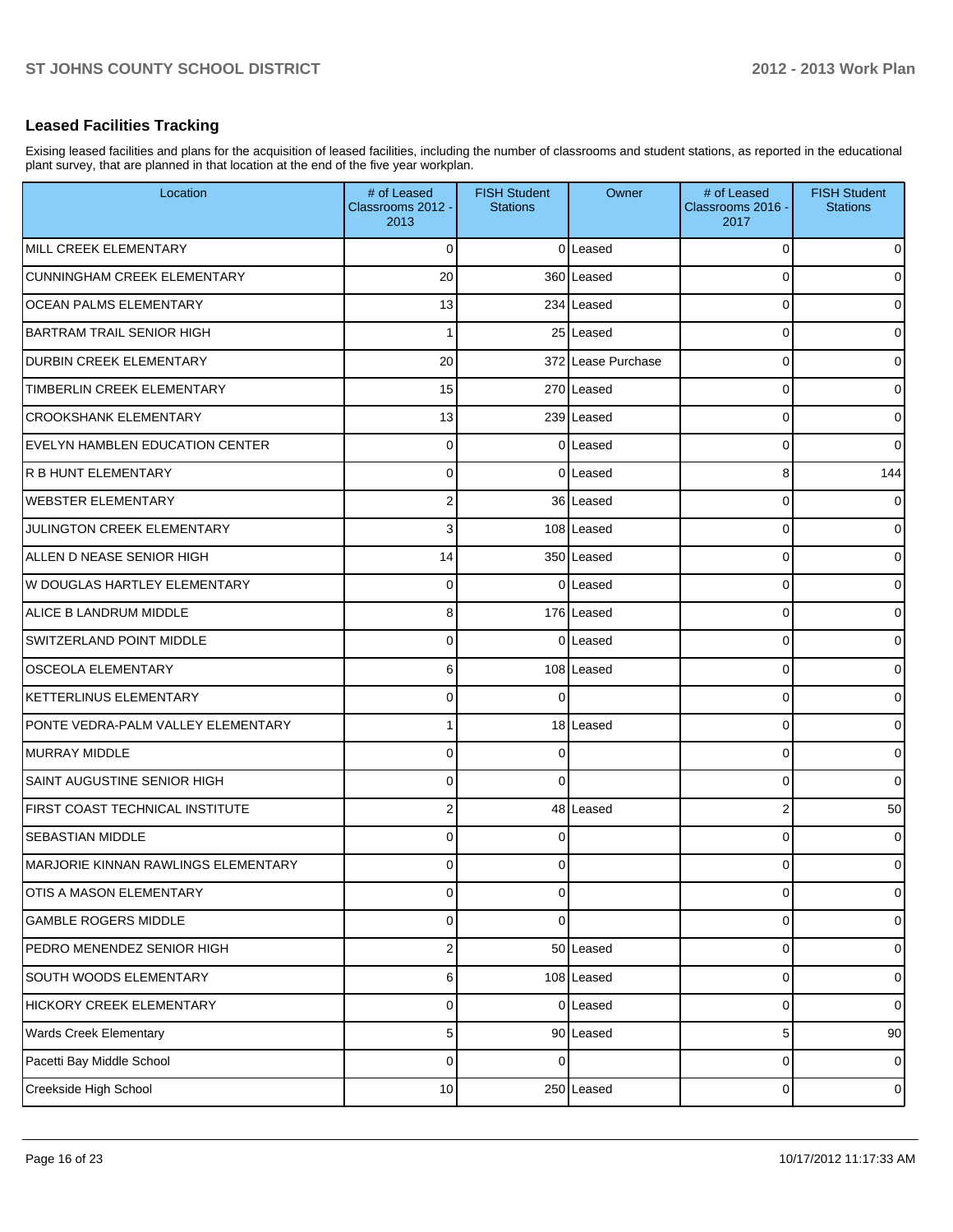| Ponte Vedra High School    |      |       |            |                 | ΟI  |
|----------------------------|------|-------|------------|-----------------|-----|
| Liberty PInes Academy      | 161  |       | 304 Leased |                 | OΙ  |
| FRUIT COVE MIDDLE          | 10 I |       | 220 Leased |                 |     |
| Palencia Elementary School |      |       |            |                 | ΟI  |
|                            | 167  | 3,366 |            | 15 <sub>1</sub> | 284 |

#### **Failed Standard Relocatable Tracking**

Relocatable units currently reported by school, from FISH, and the number of relocatable units identified as 'Failed Standards'.

Nothing reported for this section.

# **Planning**

#### **Class Size Reduction Planning**

**Plans approved by the school board that reduce the need for permanent student stations such as acceptable school capacity levels, redistricting, busing, year-round schools, charter schools, magnet schools, public-private partnerships, multitrack scheduling, grade level organization, block scheduling, or other alternatives.**

The St. Johns County School District currently utilizes blended scheduling and co-teaching classrooms.

### **School Closure Planning**

**Plans for the closure of any school, including plans for disposition of the facility or usage of facility space, and anticipated revenues.**

None.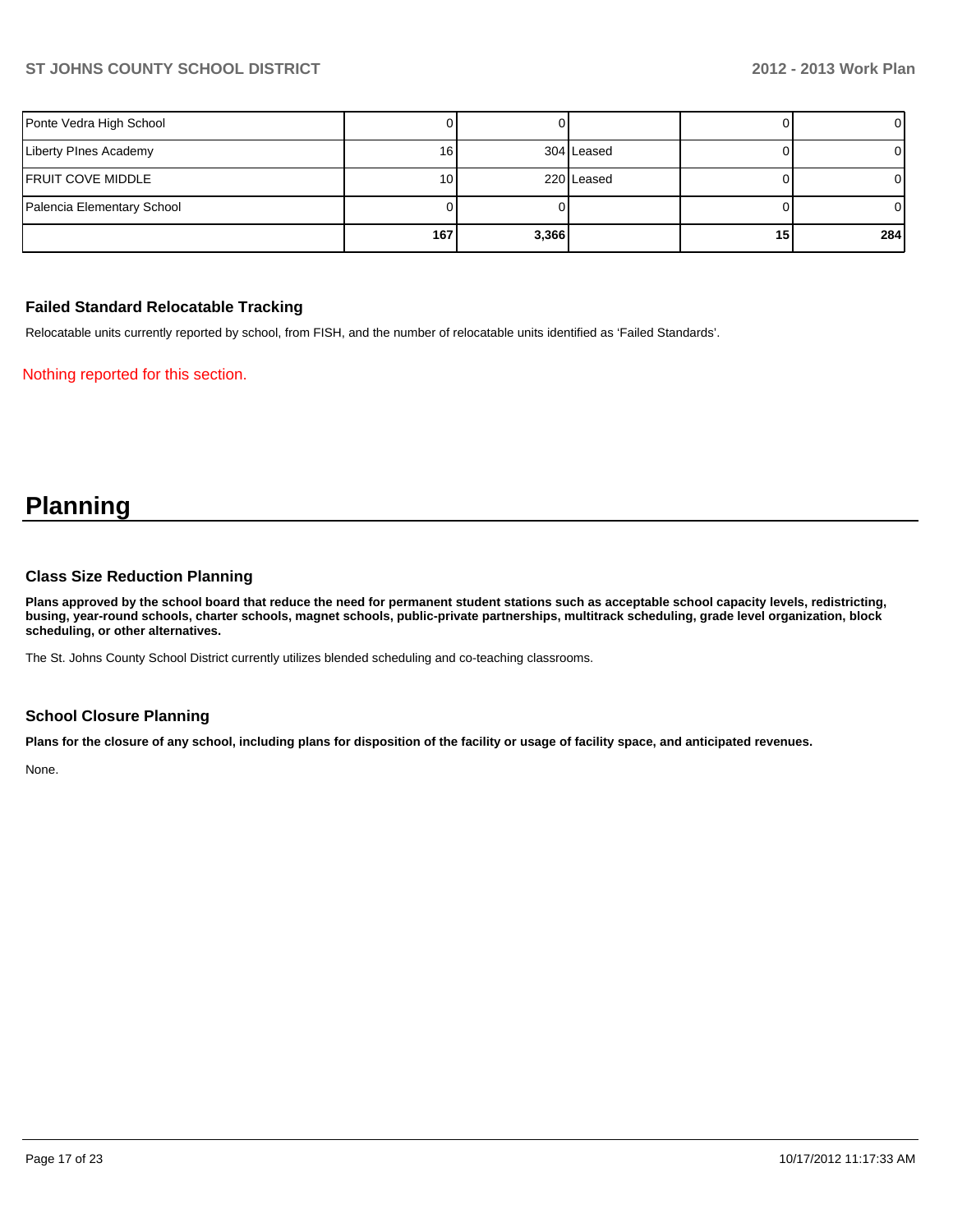# Five Year Survey - Ten Year Capacity **10/17/2012** ST JOHNS COUNTY SCHOOL DISTRICT

**Schedule of capital outlay projects projected to ensure the availability of satisfactory student stations for the projected student enrollment in K - 12 programs for the future 5 years beyond the 5-year district facilities work program.**

| Project                  | Location, Community, Quadrant or other general<br>location | <b>Projected Cost</b> |
|--------------------------|------------------------------------------------------------|-----------------------|
| K-8 "KK"                 | North Central                                              | \$43,533,162          |
| K-8 "LL"                 | South                                                      | \$43,533,162          |
| K-8 "MM"                 | Central                                                    | \$43,533,162          |
| Elementary "M"           | Northwest                                                  | \$16,073,872          |
| Elementary "N"           | Northeast                                                  | \$16,073,872          |
| Elementary "O"           | Northwest                                                  | \$16,073,872          |
| Middle School "NN"       | South                                                      | \$27,148,149          |
| High School "HHH"        | North Central                                              | \$59,417,738          |
| Ninth Grade Center "III" | Central                                                    | \$15, 157, 363        |
|                          |                                                            | \$280,544,352         |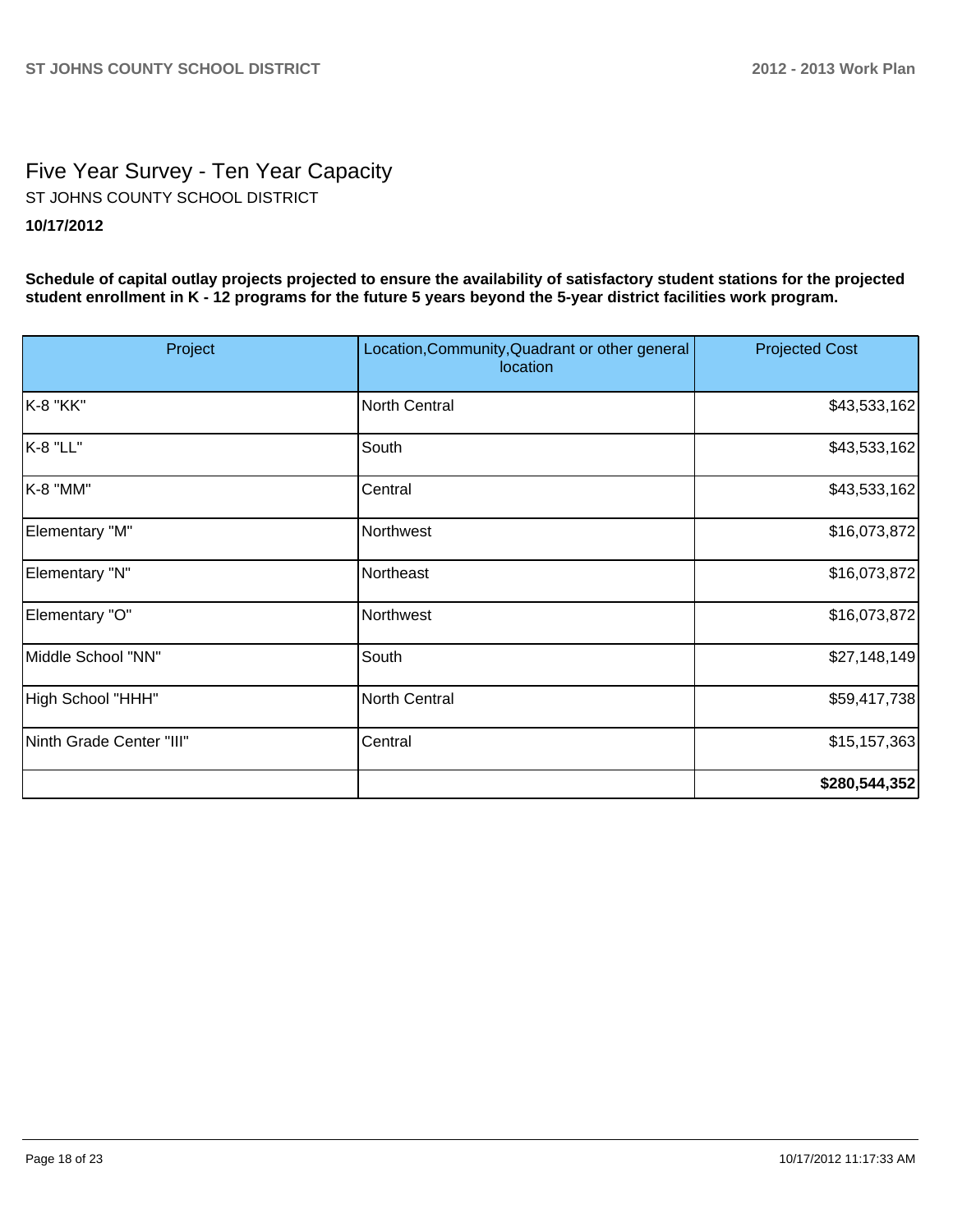# Five Year Survey - Ten Year Infrastructure ST JOHNS COUNTY SCHOOL DISTRICT

# **10/17/2012**

#### **Proposed Location of Planned New, Remodeled, or New Additions to Facilities in 6 thru 10 out years (Section 28).**

New K-8 School "KK"--North Central SJC--water & sewer line extension and road improvements for access. New K-8 School "LL"--South SJC--water & sewer line extension and road improvements for access. New K-8 School "MM"--Central SJC--water & sewer line extension and road improvements for access. New Elementary School "M"--Northwest SJC--water & sewer line extension and road improvements for access. New Elementary School "N"--Northeast SJC--water & sewer line extension and road improvements for access. New Elementary School "O"--Northwest SJC--water & sewer line extension and road improvements for access. New Middle School "NN"--South SJC--water & sewer line extension and road improvements for access. New High School "HHH"--North Central SJC--water & sewer line extension and road improvements for access. New Ninth Grade Center "III"--Central SJC--water & sewer line extension and road improvements for access.

#### **Plans for closure of any school, including plans for disposition of the facility or usage of facility space, and anticipated revenues in the 6 thru 10 out years (Section 29).**

None.

# Five Year Survey - Ten Year Maintenance ST JOHNS COUNTY SCHOOL DISTRICT

## **10/17/2012**

**District projects and locations regarding the projected need for major renovation, repair, and maintenance projects within the district in years 6 - 10 beyond the projects plans detailed in the five years covered by the work plan.**

No items match the criteria.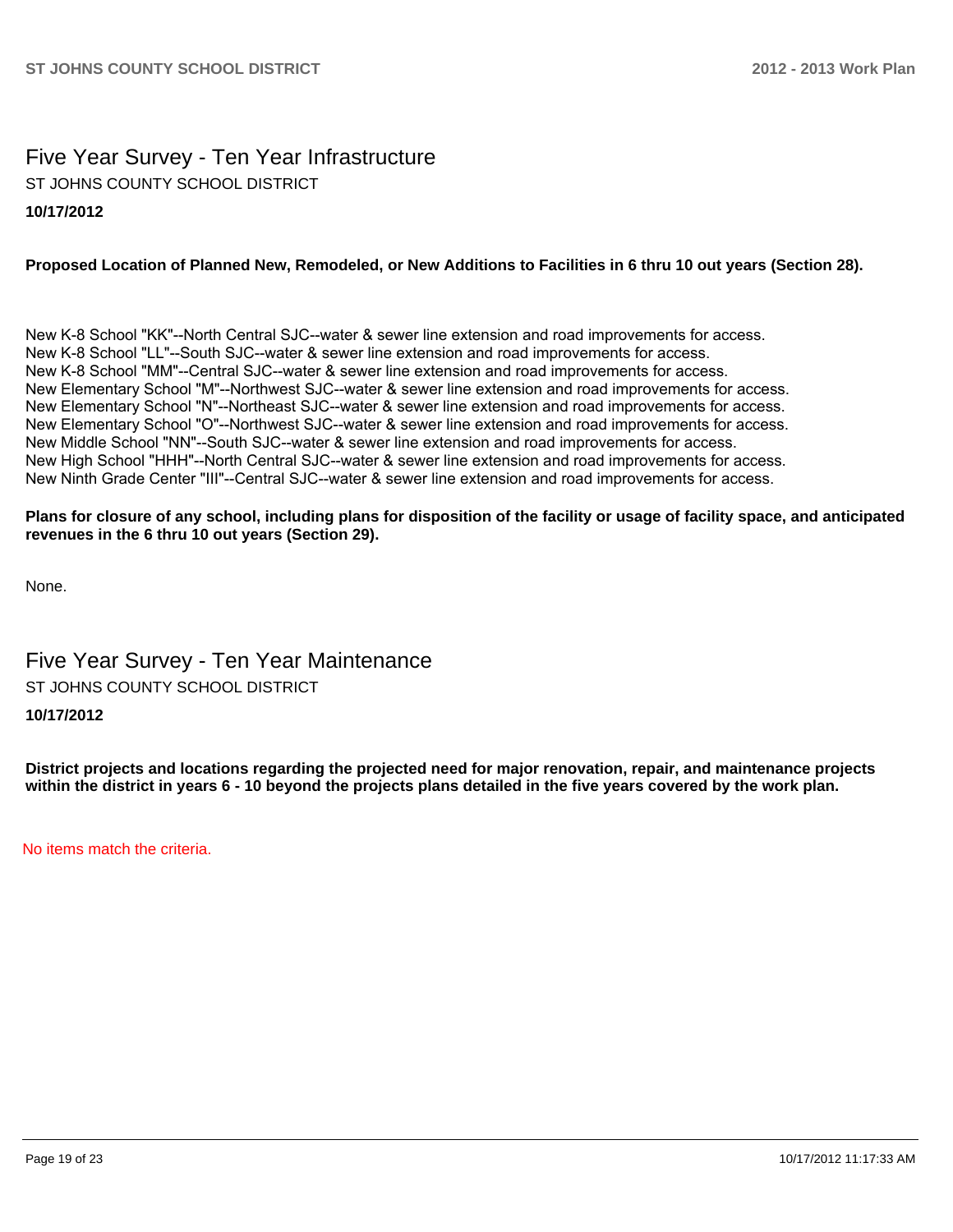# Five Year Survey - Ten Year Utilization

ST JOHNS COUNTY SCHOOL DISTRICT

# **10/17/2012**

**Schedule of planned capital outlay projects identifying the standard grade groupings, capacities, and planned utilization rates of future educational facilities of the district for both permanent and relocatable facilities.**

| <b>Grade Level</b><br>Projections | <b>FISH Student</b><br><b>Stations</b> | <b>Actual FISH</b><br>Capacity | Actual<br><b>COFTE</b> | Actual<br><b>Utilization</b> | Actual new<br>Student<br>Capacity to be<br>added/remove | Projected<br><b>COFTE</b> | Projected<br><b>Utilization</b> |
|-----------------------------------|----------------------------------------|--------------------------------|------------------------|------------------------------|---------------------------------------------------------|---------------------------|---------------------------------|
| Elementary -<br>District Totals   | 15,788                                 | 15,788                         | 12,361.73              | 78.30 %                      | 4,315                                                   | 20,907                    | 104.00%                         |
| Middle - District<br>Totals       | 9,014                                  | 8,109                          | 7,144.24               | 88.10 %                      | 2,318                                                   | 10,414                    | 99.88 %                         |
| High - District<br>Totals         | 12,306                                 | 11,688                         | 8,229.54               | 70.41 %                      | 1,956                                                   | 12,464                    | 91.35 %                         |
| Other - ESE, etc                  | 1,788                                  | 2,087                          | 431.10                 | 20.66 %                      |                                                         | 431                       | 20.65 %                         |
|                                   | 38,896                                 | 37,672                         | 28,166.61              | 74.77 %                      | 8,589                                                   | 44,216                    | 95.58 %                         |

**Combination schools are included with the middle schools for student stations, capacity, COFTE and utilization purposes because these facilities all have a 90% utilization factor. Use this space to explain or define the grade groupings for combination schools.**

No comments to report.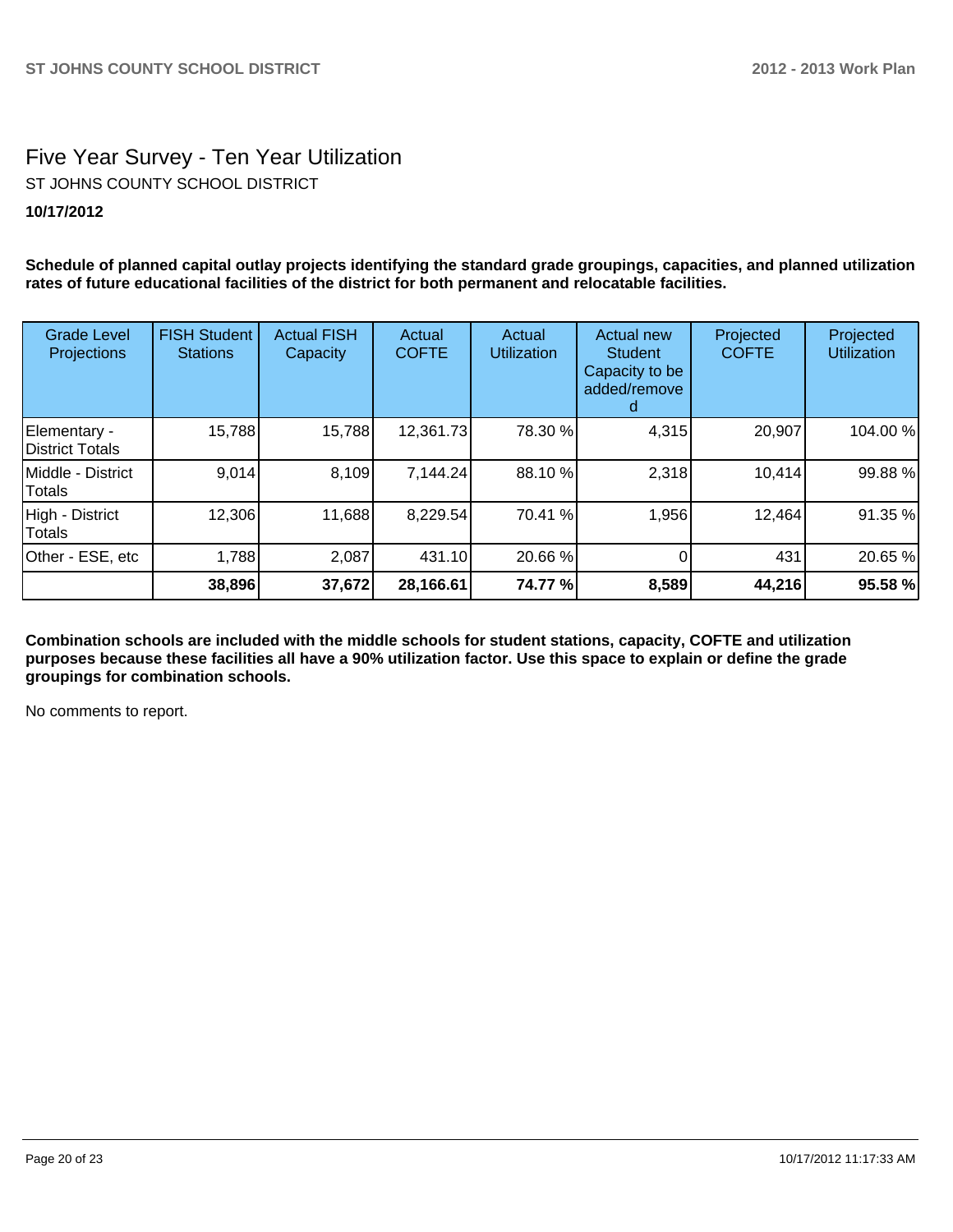# Five Year Survey - Twenty Year Capacity **10/17/2012** ST JOHNS COUNTY SCHOOL DISTRICT

**Schedule of capital outlay projects projected to ensure the availability of satisfactory student stations for the projected student enrollment in K - 12 programs for the future 11 - 20 years beyond the 5-year district facilities work program.**

| Project            | Location, Community, Quadrant or other<br>general location | <b>Projected Cost</b> |
|--------------------|------------------------------------------------------------|-----------------------|
| K-8 "OO"           | North Central                                              | \$45,709,820          |
| K-8 "PP"           | South                                                      | \$45,709,820          |
| K-8 "QQ"           | Central                                                    | \$45,709,820          |
| Elementary "O"     | South                                                      | \$21,778,505          |
| Elementary "P"     | Central                                                    | \$21,778,505          |
| Middle School "RR" | South                                                      | \$34,959,330          |
| High School "JJJ"  | Central                                                    | \$63,034,256          |
| High School "KKK"  | South                                                      | \$63,034,256          |
|                    |                                                            | \$341,714,312         |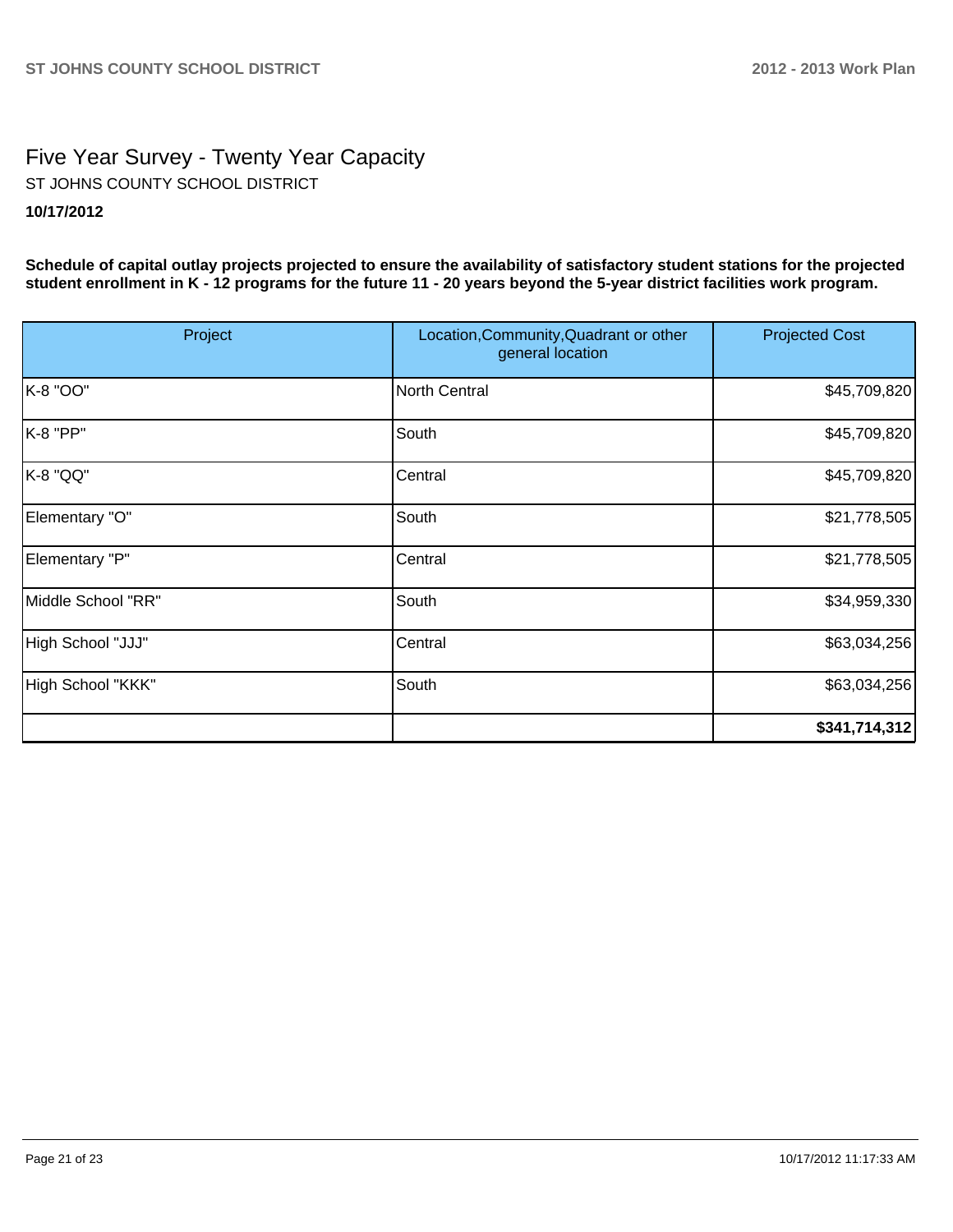# Five Year Survey - Twenty Year Infrastructure

ST JOHNS COUNTY SCHOOL DISTRICT

# **10/17/2012**

## **Proposed Location of Planned New, Remodeled, or New Additions to Facilities in the 11 through 20 out years (Section 28).**

New K-8 School "OO"--North Central SJC--water & sewer line extension and road improvements for access. New K-8 School "PP"--South SJC--water & sewer line extension and road improvements for access. New K-8 School "QQ"--Central SJC--water & sewer line extension and road improvements for access. New Elementary School "O"--South SJC--water & sewer line extension and road improvements for access. New Elementary School "P"--Northeast SJC--water & sewer line extension and road improvements for access. New Middle School "RR"--South SJC--water & sewer line extension and road improvements for access. New High School "JJJ"--Central SJC--water & sewer line extension and road improvements for access. New High School "KKK"--South SJC--water & sewer line extension and road improvements for access.

#### **Plans for closure of any school, including plans for disposition of the facility or usage of facility space, and anticipated revenues in the 11 through 20 out years (Section 29).**

None.

# Five Year Survey - Twenty Year Maintenance ST JOHNS COUNTY SCHOOL DISTRICT

## **10/17/2012**

**District projects and locations regarding the projected need for major renovation, repair, and maintenance projects within the district in years 11 - 20 beyond the projects plans detailed in the five years covered by the work plan.**

No items match the criteria.